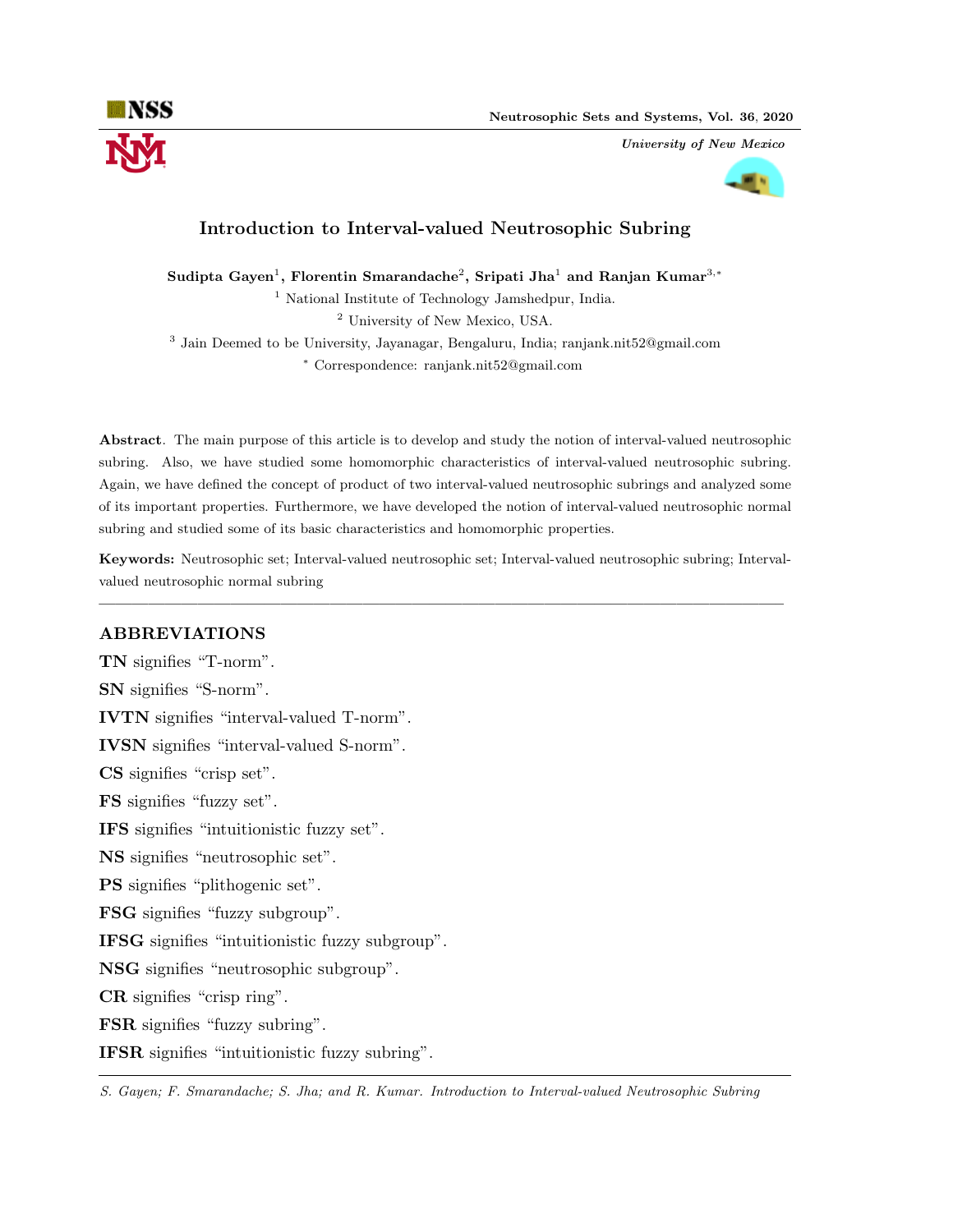NSR signifies "neutrosophic subring".

IVFSR signifies "interval-valued fuzzy subring".

IVIFSR signifies "interval-valued intuitionistic fuzzy subring".

IVNSR signifies "interval-valued neutrosophic subring".

IVNNSR signifies "interval-valued neutrosophic normal subring".

DMP signifies "decision making problem".

 $\psi(P)$  signifies "power set of P".

 $\boldsymbol{L}$  signifies "the set  $[0, 1]$ ".

#### 1. Introduction

Zadeh's vision behind introducing the revolutionary concept of FS [\[1\]](#page-21-0) theory was to tackle uncertainty in a better way than CS theory, which has certain drawbacks. Later on, following his vision Atanassov introduced a more general version of it, which is known as IFS [\[2\]](#page-21-1) theory. These IFSs are a little step ahead in managing ambiguities and hence are welcomed by numerous researchers. Furthermore, following their footsteps Smarandache introduced NS [\[3\]](#page-21-2) theory, which is more capable of handling vague situations. It is a significant generalization over CS, FS, and IFS theories. Smarandache has also initiated the concept of PS [\[4\]](#page-21-3) theory which has broader aspects than those previously discussed concepts. In NS and PS theory, he has also developed the notions of neutrosophic calculus [\[5\]](#page-21-4), neutrosophic probability [\[6\]](#page-22-0), neutrosophic statistics [\[7\]](#page-22-1), integral, measure [\[8\]](#page-22-2), neutrosophic psychology [\[9\]](#page-22-3), neutrosophic robotics [\[10\]](#page-22-4), neutrosophic triplet group [\[11\]](#page-22-5), plithogenic hypersoft set [\[12\]](#page-22-6), plithogenic fuzzy whole hypersoft set [\[13\]](#page-22-7), plithogenic logic, probability [\[14\]](#page-22-8), plithogenic subgroup [\[15\]](#page-22-9), plithogenic hypersoft subgroup [\[16\]](#page-22-10), etc. Again, NS theory has various other contributions in different scientific researches, like in linear programming [\[17–](#page-22-11)[20\]](#page-22-12), decision making [\[21–](#page-22-13)[27\]](#page-22-14), healthcare [\[28,](#page-23-0)[29\]](#page-23-1), shortest path problem [\[30–](#page-23-2)[37\]](#page-23-3), neutrosophic forecasting [\[38\]](#page-23-4), resource leveling [\[39\]](#page-23-5), transportation problem [\[40,](#page-23-6) [41\]](#page-23-7), project scheduling [\[42\]](#page-23-8), brain processing [\[43\]](#page-23-9), etc.

Gradually, interval-valued versions of FS [\[44\]](#page-23-10), IFS [\[45\]](#page-23-11), and NS [\[46\]](#page-23-12) were introduced, which are further generalizations of their CS, FS, IFS, and NS counterparts. Presently, these set theories are extensively used in different scientific domains. From the very start, various researchers have carried out this concepts and explored them in different dimensions. In the subsequent Table [1](#page-1-0) we have referred some significant aspects of these notions.

Table 1. Importance of interval-valued notions in different domains.

<span id="page-1-0"></span>

| Author & references | Year | Contributions in various fields |
|---------------------|------|---------------------------------|
| Biswas [47]         | 1994 | Introduced interval-valued FSG. |

continued . . .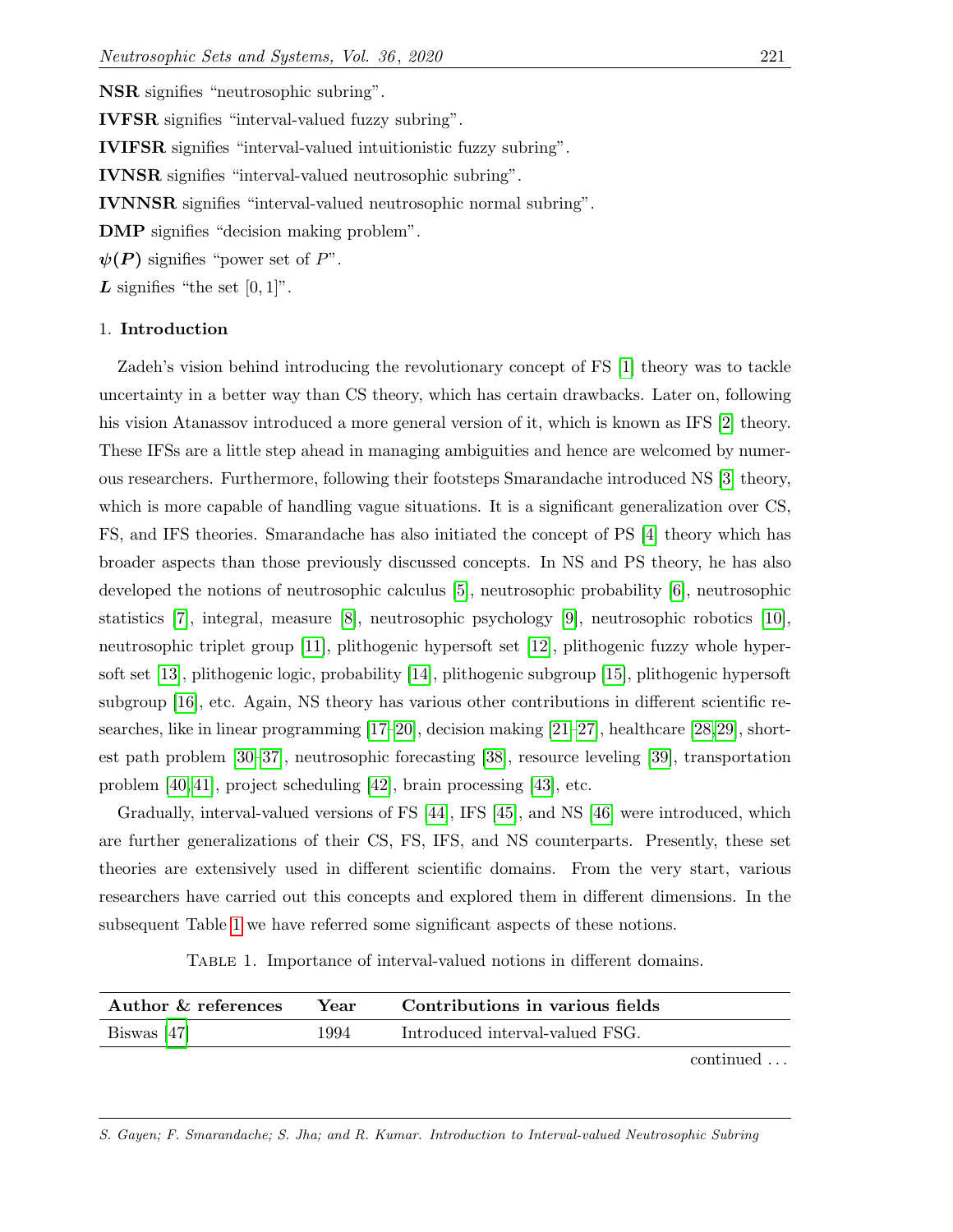| Author & references       | Year | Contributions in various fields                    |  |
|---------------------------|------|----------------------------------------------------|--|
| Atanassov $[45]$          | 1999 | Studied basic definition and some properties of    |  |
|                           |      | IVFS.                                              |  |
| Mondal $&$ Samanta [48]   | 2001 | Defined and studied topology of IVIFSs.            |  |
| Wang et al. $[46]$        | 2005 | Proposed and studied IVNS and interval-valued      |  |
|                           |      | neutrosophic logic.                                |  |
| Ye [49]                   | 2009 | Worked on multi-criteria DMP under IVIFSs.         |  |
| Kang $\&$ Hur [50]        | 2010 | Introduced and studied the notion of IVFSR.        |  |
| Akram $&$ Dudek [51]      | 2011 | Defined some basic operations on interval-valued   |  |
|                           |      | fuzzy graphs and studied some of their properties. |  |
| Aygünoğlu et al. [52]     | 2012 | Introduced interval-valued IFSG and studied some   |  |
|                           |      | homomorphic properties of it.                      |  |
| Moorthy $\&$ Arjunan [53] | 2014 | Introduced and studied some properties of IVIFSR.  |  |
| Aiwu et al. [54]          | 2015 | Worked on multi-attribute DMP under IVNSs.         |  |
| Broumi et al. [56]        | 2016 | Worked on interval-valued neutrosophic graph the-  |  |
|                           |      | ory.                                               |  |
| Deli $[55]$               | 2017 | Applied soft version of IVNS in DMP.               |  |
| Broumi et al. [56]        | 2019 | Studied some properties of interval-valued neutro- |  |
|                           |      | sophic graphs.                                     |  |

Group theory and ring theory are fundamental building blocks of abstract algebra, which are utilized in different scientific domains. But, initially, these concepts were introduced upon crisp environment. Gradually, from 1971 on-wards researchers started introducing these concepts under various uncertain environments. Some significant developments of these notions under uncertainty are the concepts of FSG [\[57\]](#page-24-8), IFSG [\[58\]](#page-24-9), NSG [\[59\]](#page-24-10), FSR [\[60,](#page-24-11) [61\]](#page-24-12), IFSR [\[62\]](#page-24-13), NSR [\[63\]](#page-24-14), etc. Again some researchers have introduced these concepts under interval-valued environments and initiated the notions of interval-valued FSG [\[47\]](#page-23-13), interval-valued IFSG [\[52\]](#page-24-3), interval-valued NSG [\[64\]](#page-24-15), interval-valued FSR [\[50\]](#page-24-1), interval-valued IFSR [\[53\]](#page-24-4), etc. Some more articles which can be helpful to different researchers are [\[65–](#page-24-16)[71\]](#page-24-17), etc. But, still, the notion of interval-valued NSR is undefined. Hence, by mixing interval-valued environment with neutrosophic environment, we can introduce a more general version of NSR, which will be called IVNSR. Also, their homomorphic properties can be studied. Again, their product and normal forms can be developed and analyzed. Based on these observations, the followings are some of our main objectives for this article:

- Introducing the notion of IVNSR and a analyzing its homomorphic properties.
- Introducing the product of IVNSRs.
- Introducing subring of a IVNSR.

S. Gayen; F. Smarandache; S. Jha; and R. Kumar. Introduction to Interval-valued Neutrosophic Subring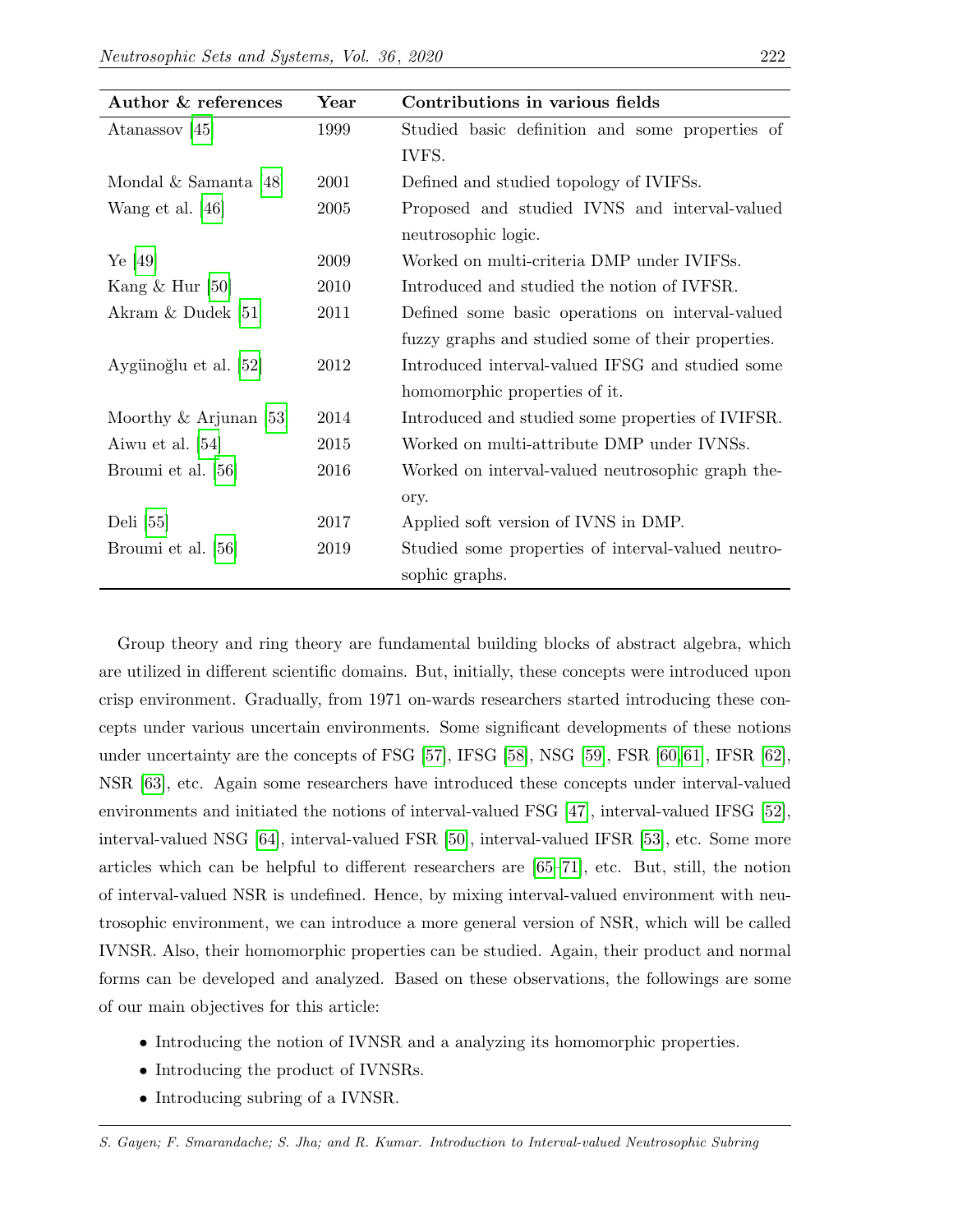• Introducing the notion of IVNNSR and a analyzing its homomorphic attributes.

The subsequent arrangement of this article is: in Section [2,](#page-3-0) some desk researches of FS, IFS, NS, IVFS, IVIFS, IVNS, FSR, IFSR, NSR, IVFSR, IVIFSR, etc., are discussed. In Section [3,](#page-7-0) the idea of IVNSR has been introduced and some basic theories are provided. Also, their product and normal versions are defined. Also, some theories are given to understand their algebraic attributes. Lastly, in Section [4,](#page-21-5) the concluding segment is given and also some opportunities for further studies are mentioned.

#### <span id="page-3-0"></span>2. Literature Review

**Definition 2.1.** [\[1\]](#page-21-0) A FS of a CS P is defined as the function  $\nu : P \to L$ .

**Definition 2.2.** [\[2\]](#page-21-1) An IFS  $\rho$  of a CS P is defined as  $\rho = \{(r, t_{\rho}(r), f_{\gamma}(r)) : r \in P\}$ , where  $\forall r \in P$ ,  $t_{\rho}(r)$  and  $f_{\rho}(r)$  known as the degree of membership and non-membership which satisfy the inequality  $0 \leq t_{\rho}(r) + f_{\rho}(r) \leq 1$ .

**Definition 2.3.** [\[3\]](#page-21-2) A NS  $\kappa$  of a CS P is defined as  $\kappa = \{(r, t_{\kappa}(r), i_{\kappa}(r), f_{\kappa}(r)) : r \in P\},\$ where  $\forall r \in P$ ,  $t_{\kappa}(r)$ ,  $i_{\kappa}(r)$ , and  $f_{\kappa}(r)$  are known as degree of truth, indeterminacy, and falsity which satisfy the inequality  $-0 \le t_{\kappa}(r) + i_{\kappa}(r) + f_{\kappa}(r) \le 3^+$ .

**Definition 2.4.** [\[52\]](#page-24-3) An interval number of  $L = [0, 1]$  is denoted as  $\bar{k} = [k^-, k^+]$ , where  $1 \geq k^+ \geq k^- \geq 0.$ 

**Definition 2.5.** [\[44\]](#page-23-10) An IVFS of P is defined as the mapping  $\nu : P \to \psi(L)$ .

**Definition 2.6.** [\[45\]](#page-23-11) An IVIFS of P is defined as the mapping  $\bar{\rho}: P \to \psi(L) \times \psi(L)$ , It is denoted as  $\bar{\rho} = \left\{ (r, \bar{t}_{\bar{\rho}}(r), \bar{f}_{\bar{\rho}}(r)) : r \in P \right\}$ , where  $\bar{t}_{\bar{\rho}}(r), \bar{f}_{\bar{\rho}}(r) \subseteq [0, 1]$ .

**Definition 2.7.** [\[46\]](#page-23-12) An IVNS of P is defined as the mapping  $\bar{\kappa}: P \to \psi(L) \times \psi(L) \times \psi(L)$ , It is denoted as  $\bar{\kappa} = \{ (r, \bar{t}_{\bar{\kappa}}(r), \bar{i}_{\bar{\kappa}}(r), \bar{f}_{\bar{\kappa}}(r)) : r \in P \}$  where  $\forall r \in P, \bar{t}_{\bar{\kappa}}(r), \bar{i}_{\bar{\kappa}}(r),$  and  $\bar{f}_{\bar{\kappa}}(r) \subseteq L$ .

**Definition 2.8.** [\[46\]](#page-23-12) Let  $\bar{\kappa_1} = \{ (r, \bar{t}_{\bar{\kappa_1}}(r), \bar{i}_{\bar{\kappa_1}}(r), \bar{f}_{\bar{\kappa_1}}(r)) : r \in P \}$  and  $\bar{\kappa_2} =$  $\{(r,\bar{t}_{\kappa_2}(r),\bar{i}_{\kappa_2}(r),\bar{f}_{\kappa_2}(r)):r\in P\}$  be two IVNSs of P. Then union of  $\kappa_1$  and  $\kappa_2$  is defined as

$$
\bar{t}_{\bar{\kappa_1}\cup\bar{\kappa_2}} = \left[\max\left\{\bar{t}_{\bar{\kappa_1}}, \bar{t}_{\bar{\kappa_2}}^-\right\}, \max\left\{\bar{t}_{\bar{\kappa_1}}, \bar{t}_{\bar{\kappa_2}}^+\right\}\right]
$$
\n
$$
\bar{t}_{\bar{\kappa_1}\cup\bar{\kappa_2}} = \left[\min\left\{\bar{i}_{\bar{\kappa_1}}, \bar{i}_{\bar{\kappa_2}}^-\right\}, \min\left\{\bar{i}_{\bar{\kappa_1}}, \bar{i}_{\bar{\kappa_2}}^+\right\}\right]
$$
\n
$$
\bar{t}_{\bar{\kappa_1}\cup\bar{\kappa_2}} = \left[\min\left\{\bar{f}_{\bar{\kappa_1}}, \bar{f}_{\bar{\kappa_2}}^-\right\}, \min\left\{\bar{f}_{\bar{\kappa_1}}, \bar{f}_{\bar{\kappa_2}}^+\right\}\right]
$$

Then intersection of  $\bar{\kappa_1}$  and  $\bar{\kappa_2}$  is defined as

$$
\bar{t}_{\bar{\kappa_1}} \cap \bar{\kappa_2} = \left[ \min \left\{ \bar{t}_{\bar{\kappa_1}}^-, \bar{t}_{\bar{\kappa_2}}^- \right\}, \min \left\{ \bar{t}_{\bar{\kappa_1}}^+, \bar{t}_{\bar{\kappa_2}}^+ \right\} \right]
$$
\n
$$
\bar{t}_{\bar{\kappa_1}} \cap \bar{\kappa_2} = \left[ \max \left\{ \bar{i}_{\bar{\kappa_1}}^-, \bar{i}_{\bar{\kappa_2}}^- \right\}, \max \left\{ \bar{i}_{\bar{\kappa_1}}^+, \bar{i}_{\bar{\kappa_2}}^+ \right\} \right]
$$
\n
$$
\bar{t}_{\bar{\kappa_1}} \cap \bar{\kappa_2} = \left[ \max \left\{ \bar{f}_{\bar{\kappa_1}}^-, \bar{f}_{\bar{\kappa_2}}^- \right\}, \max \left\{ \bar{f}_{\bar{\kappa_1}}^+, \bar{f}_{\bar{\kappa_2}}^+ \right\} \right]
$$

S. Gayen; F. Smarandache; S. Jha; and R. Kumar. Introduction to Interval-valued Neutrosophic Subring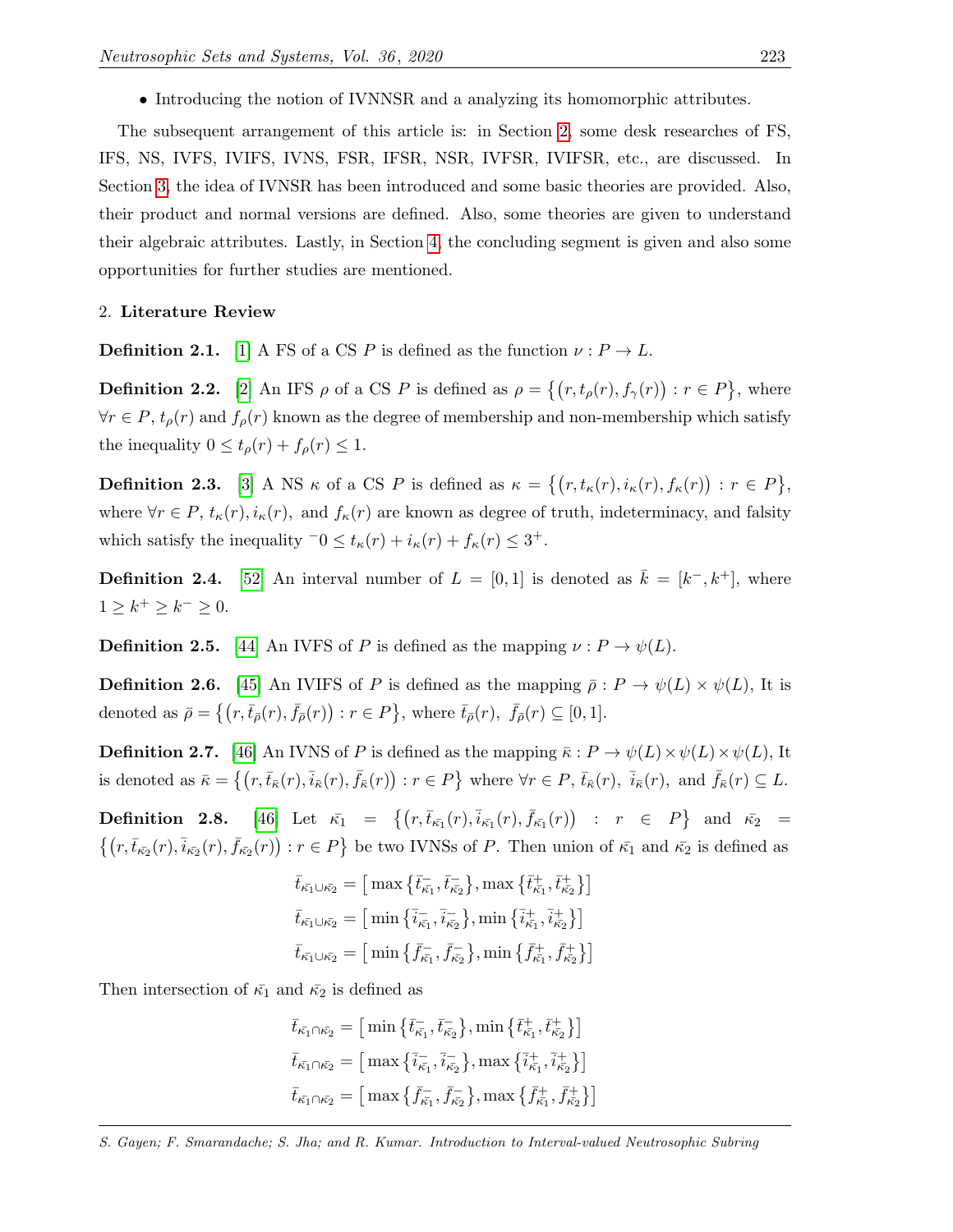**Definition 2.9.** [\[72\]](#page-24-18) A function  $T: L \to L$  is called a TN iff  $\forall r, v, z \in L$ , the followings can be concluded

(i)  $T(r, 1) = r$ (ii)  $T(r, v) = T(v, r)$ (iii)  $T(r, v) \leq T(z, v)$  if  $r \leq z$ (iv)  $T(r, T(v, z)) = T(T(r, v), z)$ 

**Definition 2.10.** [\[73\]](#page-24-19) A function  $\overline{T}$  :  $\psi(L) \times \psi(L) \rightarrow \psi(L)$  defined as  $\overline{T}(\overline{k}, \overline{w})$  =  $[T(k^-, w^-), T(k^+, w^+)]$ , where T is a TN is known as an IVTN.

**Definition 2.11.** [\[72\]](#page-24-18) A function  $S: L \to L$  is called a SN iff  $\forall r, v, z \in L$ , the followings can be concluded

- (i)  $S(r, 0) = r$
- (ii)  $S(r, v) = S(v, r)$
- (iii)  $S(r, v) \leq S(z, v)$  if  $r \leq z$
- (iv)  $S(r, S(v, z)) = S(S(r, v), z)$

**Definition 2.12.** [\[73\]](#page-24-19) The function  $\bar{S}$  :  $\psi(L) \times \psi(L) \rightarrow \psi(L)$  defined as  $\bar{S}(\bar{k}, \bar{w})$  =  $[S(k^-, w^-), S(k^+, w^+)]$ , where S is a SN is called an IVSN.

2.1. Fuzzy, Intuitionistic fuzzy & Neutrosophic subrings

**Definition 2.13.** [\[60\]](#page-24-11) Let  $(P, +, \cdot)$  be a crisp ring. A FS  $\lambda$  is called a FSR of P, iff  $\forall r, v \in P$ ,

(i)  $\lambda(r - v) \ge \min\{\lambda(r), \lambda(v)\},\$ (ii)  $\lambda(r \cdot v) \ge \min\{\lambda(r), \lambda(v)\}\$ 

The set of all FSR of a crisp ring  $(P, +, \cdot)$  will be denoted as  $FSR(P)$ .

**Theorem 2.1.** [\[61\]](#page-24-12) Any FS  $\lambda$  of a ring  $(P, +, \cdot)$  is a FSR of P iff the level sets  $\lambda_s$  ( $\lambda(\theta_P) \ge$  $s \geq 0$ ) are crisp subrings of P, where  $\theta_P$  is the zero element of P.

**Definition 2.14.** [\[61\]](#page-24-12) Let  $\lambda$  be a FSR of  $(P, +, \cdot)$  and  $\lambda(\theta_P) \ge s \ge 0$ , where  $\theta_P$  is the zero element of P. Then  $\lambda_s$  is called a level subring of  $\lambda$ .

**Proposition 2.2.** [\[61\]](#page-24-12) Let  $\lambda_1, \lambda_2 \in FSR(P)$ . Then  $\lambda_1 \cap \lambda_2 \in FSR(P)$ .

**Theorem 2.3.** [\[61\]](#page-24-12) Let  $(P, +, \cdot)$  and  $(R, +, \cdot)$  be two crisp rings. Also, let  $l : P \to R$  be a homomorphism. If  $\lambda$  is a FSR of P then  $l(\lambda)$  is a FSR of R.

**Theorem 2.4.** [\[61\]](#page-24-12) Let  $(P, +, \cdot)$  and  $(R, +, \cdot)$  be two crisp rings. Also, let  $l : P \to R$  be a homomorphism. If  $\lambda'$  is a FSR of R then  $l^{-1}(\lambda')$  is a FSR of P.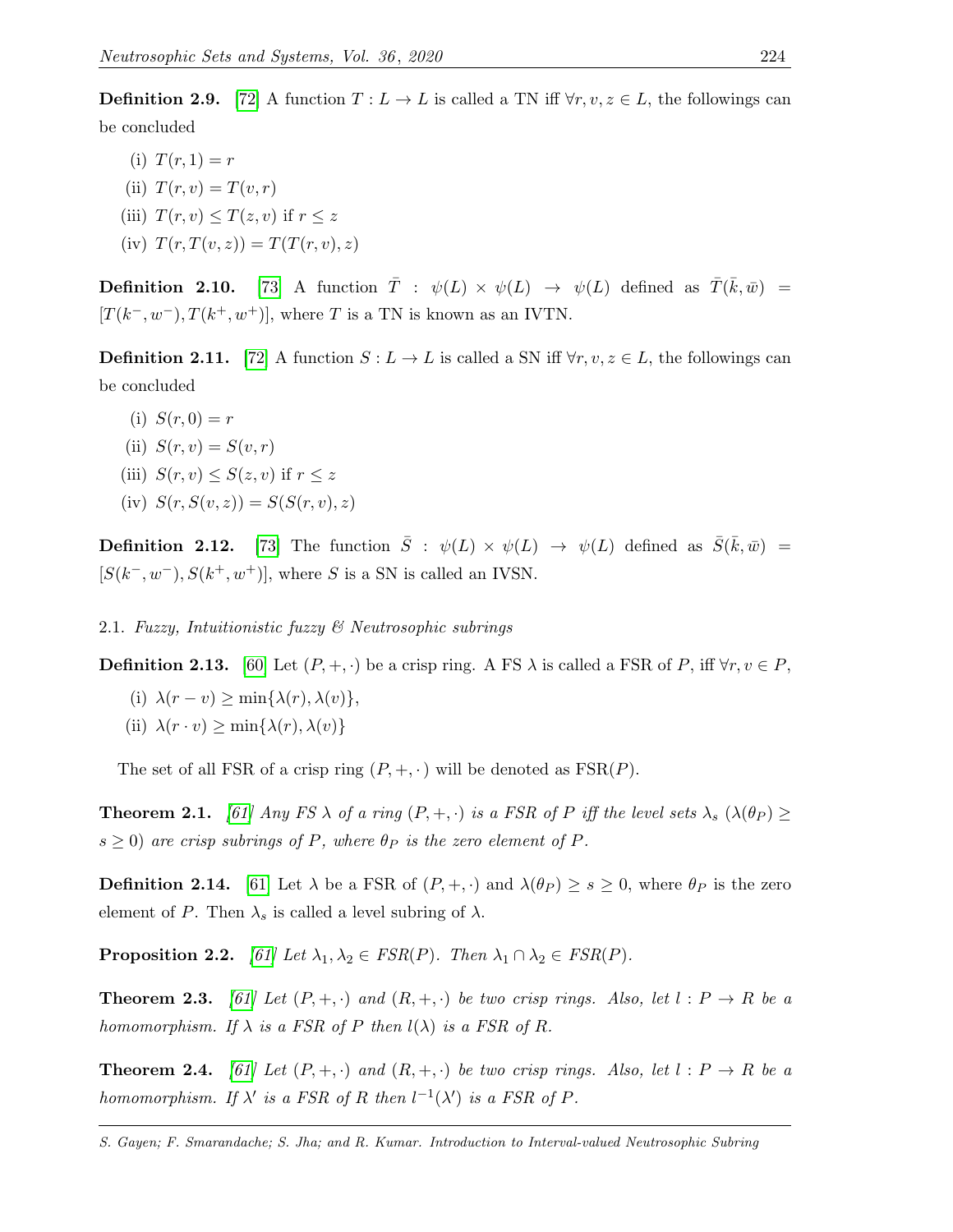**Definition 2.15.** [\[62\]](#page-24-13) Let  $(P, +, \cdot)$  be a crisp ring. An IFS  $\gamma = \{(r, t_\gamma(r), f_\gamma(r)) : r \in P\}$  is called an IFSR of  $P$ , iff  $\forall r, v \in P$ ,

- (i)  $t_\gamma(r+v) \geq T(t_\gamma(r), t_\gamma(v)), f_\gamma(r+v) \leq S(f_\gamma(r), i_\gamma(v))$
- (ii)  $t_\gamma(-r) \ge t_\gamma(r)$ ,  $f_\gamma(-r) \le f_\gamma(r)$
- (iii)  $t_\gamma(r \cdot v) \geq T(t_\gamma(r), t_\gamma(v)), f_\gamma(r \cdot v) \leq S(f_\gamma(r), i_\gamma(v)).$

Here,  $T$  is a TN and  $S$  is a SN.

The set of all IFSR of a crisp ring  $(P, +, \cdot)$  will be denoted as IFSR $(P)$ .

**Proposition 2.5.** [\[62\]](#page-24-13) Let  $\gamma \in \text{IFSR}(P)$ . Then the followings will hold

- (i)  $t_\gamma(-r) = t_\gamma(r)$ ,  $f_\gamma(-r) = f_\gamma(r)$  and
- (ii)  $t_{\gamma}(\theta_P) \ge t_{\gamma}(r)$ ,  $f_{\gamma}(\theta_P) \le f_{\gamma}(r)$ , where  $\theta_P$  is the zero element of P.

**Proposition 2.6.** [\[62\]](#page-24-13) An IFS  $\gamma = \{(r, t_\gamma(r), f_\gamma(r)) : r \in P\}$  is called an IFSR of P, iff  $\forall r, v \in P,$ 

(i)  $t_\gamma(r-v) \geq T(t_\gamma(r), t_\gamma(v)), f_\gamma(r-v) \leq S(f_\gamma(r), f_\gamma(v))$ (ii)  $t_\gamma(r \cdot v) \geq T(t_\gamma(r), t_\gamma(v)), f_\gamma(r \cdot v) \leq S(f_\gamma(r), f_\gamma(v))$ 

**Proposition 2.7.** [\[62\]](#page-24-13) Let  $\gamma_1, \gamma_2 \in \text{IFSR}(P)$ . Then  $\gamma_1 \cap \gamma_2 \in \text{IFSR}(P)$ .

**Theorem 2.8.** [\[62\]](#page-24-13) Let  $(P, +, \cdot)$  and  $(R, +, \cdot)$  be two crisp rings. Also, let  $l : P \to R$  be a homomorphism. If  $\gamma$  is an IFSR of P then  $l(\gamma)$  is an IFSR of R.

**Theorem 2.9.** [\[62\]](#page-24-13) Let  $(P, +, \cdot)$  and  $(R, +, \cdot)$  be two crisp rings. Also, let  $l : P \to R$  be a homomorphism. If  $\gamma'$  is an IFSR of R then  $l^{-1}(\gamma')$  is an IFSR of P.

**Definition 2.16.** [\[63\]](#page-24-14) Let  $(P, +, \cdot)$  be a crisp ring. A NS  $\omega = \{(r, t_{\omega}(r), i_{\omega}(r), f_{\omega}(r)) : r \in P\}$ is called a NSR of P, iff  $\forall r, v \in P$ ,

(i)  $t_{\omega}(r+v) \geq T(t_{\omega}(r), t_{\omega}(v)), i_{\omega}(r+v) \geq I(i_{\omega}(r), i_{\omega}(v)), f_{\omega}(r+v) \leq F(f_{\omega}(r), f_{\omega}(v))$ 

(ii) 
$$
t_{\omega}(-r) \ge t_{\omega}(r), i_{\omega}(-r) \ge i_{\omega}(r), f_{\omega}(-r) \le f_{\omega}(r)
$$

(iii) 
$$
t_{\omega}(r \cdot v) \geq T(t_{\omega}(r), t_{\omega}(v)), i_{\omega}(r \cdot v) \geq I(i_{\omega}(r), i_{\omega}(v)), f_{\omega}(r \cdot v) \leq S(f_{\omega}(r), f_{\omega}(v)).
$$

Here,  $T$  and  $I$  are two TNs and  $S$  is a SN.

The set of all NSR of a crisp ring  $(P, +, \cdot)$  will be denoted as NSR $(P)$ .

**Proposition 2.10.** [\[63\]](#page-24-14) A NS  $\omega = \{(r, t_{\omega}(r), i_{\omega}(r), f_{\omega}(r)) : r \in P\}$  is called a NSR of P, iff  $\forall r, v \in P$ ,

(i) 
$$
t_{\omega}(r-v) \geq T(t_{\omega}(r), t_{\omega}(v)), i_{\omega}(r-v) \geq I(i_{\omega}(r), i_{\omega}(v)), f_{\omega}(r-v) \leq F(f_{\omega}(r), f_{\omega}(v))
$$
  
\n(ii)  $t_{\omega}(r \cdot v) \geq T(t_{\omega}(r), t_{\omega}(v)), i_{\omega}(r \cdot v) \geq I(i_{\omega}(r), i_{\omega}(v)), f_{\omega}(r \cdot v) \leq S(f_{\omega}(r), f_{\omega}(v)).$ 

Here, T and I are two TNs and S is a SN.

S. Gayen; F. Smarandache; S. Jha; and R. Kumar. Introduction to Interval-valued Neutrosophic Subring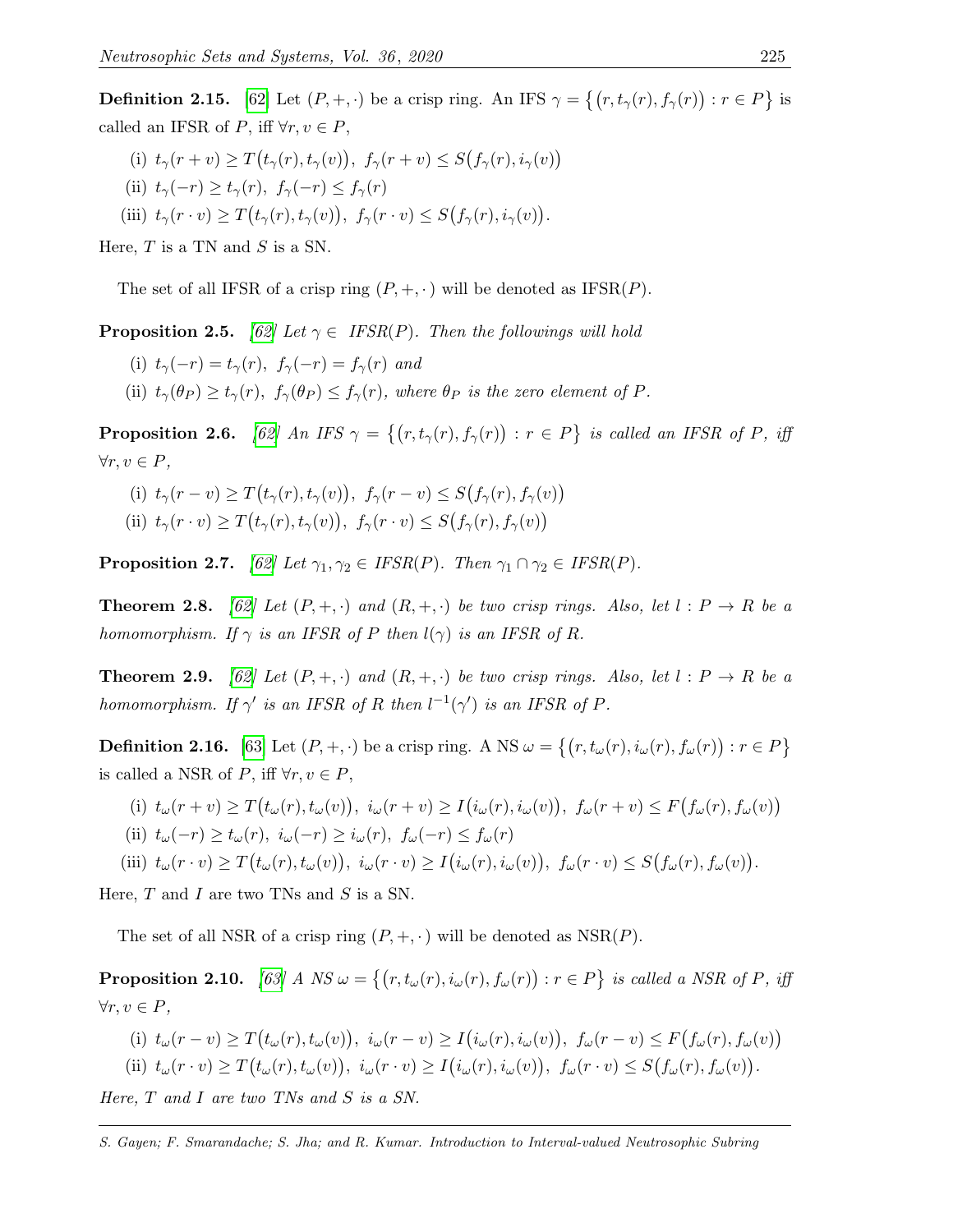**Proposition 2.11.** [\[63\]](#page-24-14) Let  $\omega_1, \omega_2 \in \text{NSR}(P)$ . Then  $\omega_1 \cap \omega_2 \in \text{NSR}(P)$ .

**Theorem 2.12.** [\[63\]](#page-24-14) Let  $(P, +, \cdot)$  and  $(R, +, \cdot)$  be two crisp rings. Also, let  $l : P \to R$  be a homomorphism. If  $\omega$  is a NSR of P then  $l(\omega)$  is a NSR of R.

**Theorem 2.13.** [\[63\]](#page-24-14) Let  $(P, +, \cdot)$  and  $(R, +, \cdot)$  be two crisp rings. Also, let  $l : P \to R$  be a homomorphism. If  $\omega'$  is a NSR of R then  $l^{-1}(\omega')$  is a NSR of P.

**Definition 2.17.** [\[63\]](#page-24-14) Let  $\omega = \{(r, t_\omega(r), i_\omega(r), f_\omega(r)) : r \in P\}$  be a NSR of P. Then  $\forall s \in [0,1]$  the s-level sets of P are defined as

- (i)  $(t_{\omega})_s = \{r \in P : t_{\omega}(r) \geq s\},\$
- (ii)  $(i_{\omega})_s = \{r \in P : i_{\omega}(r) \geq s\}$ , and
- (iii)  $(f_{\omega})^s = \{r \in P : f_{\omega}(r) \leq s\}.$

**Proposition 2.14.** [\[63\]](#page-24-14) A NS  $\omega = \{(r, t_\omega(r), i_\omega(r), f_\omega(r)) : r \in P\}$  of a crisp ring  $(P, +, \cdot)$ is a NSR of P iff  $\forall s \in [0,1]$  the s-level sets of P, i.e.  $(t_\omega)_s$ ,  $(i_\omega)_s$ , and  $(f_\omega)^s$  are crisp rings of  $\cal P.$ 

## 2.2. Interval-valued Fuzzy and intuitionistic fuzzy subrings

**Definition 2.18.** [\[50\]](#page-24-1) Let  $(P, +, \cdot)$  be a crisp ring. An IVFS  $\Lambda = \{(r, \bar{t}_{\Lambda}(r)) : r \in P\}$  is called an IVFSR of  $(P, +, \cdot)$  with respect to IVTN T if  $\forall r, v \in P$ , the followings can be concluded:

- (i)  $\bar{t}_{\Lambda}(r+v) \geq \bar{T}(\bar{t}_{\Lambda}(r), \bar{t}_{\Lambda}(v)),$
- (ii)  $\bar{t}_{\Lambda}(-r) \geq \Lambda(r)$ , and
- (iii)  $\bar{t}_{\Lambda}(r \cdot v) \geq \bar{T}(\bar{t}_{\Lambda}(r), \bar{t}_{\Lambda}(v)),$

The set of all IVFSR of a crisp ring  $(P, +, \cdot)$  with respect to an IVTN  $\overline{T}$  will be denoted as IVFSR $(P, \overline{T})$ .

**Proposition 2.15.** [\[50\]](#page-24-1) Let  $\lambda = \{(r, t_\lambda(r)) : r \in P\}$  be a FSR of  $(P, +, \cdot)$ . Then  $\Lambda = [t_\lambda, t_\lambda]$ is an IVFSR of P.

**Proposition 2.16.** [\[50\]](#page-24-1) Let  $\Lambda = \{ (r, \bar{t}_{\Lambda}(r)) : r \in P \}$  be an IVFSR of  $(P, +, \cdot)$ . Then  $\Lambda^{-} = \{ (r,\bar{t}_{\Lambda}^{-}(r)) : r \in P \}$  and  $\Lambda^{+} = \{ (r,\bar{t}_{\Lambda}^{+}(r)) : r \in P \}$  are FSRs of P.

**Definition 2.19.** [\[53\]](#page-24-4) Let  $(P, +, \cdot)$  be a crisp ring. An IVIFS  $\Gamma = \{(r, \bar{t}_{\Gamma}(r), \bar{f}_{\Gamma}(r)) : r \in P\}$ is called an IVIFSR of  $(P, +, \cdot)$  if  $\forall r, v \in P$ , the followings can be concluded:

- (i)  $\bar{t}_{\Gamma}(r+v) \geq \bar{T}(\bar{t}_{\Gamma}(r),\bar{t}_{\Gamma}(v)), \bar{f}_{\Gamma}(r+v) \leq \bar{F}(\bar{f}_{\Gamma}(r),\bar{f}_{\Gamma}(v)),$
- (ii)  $\bar{t}_{\Gamma}(-r) \geq \bar{t}_{\Gamma}(r)$ ,  $\bar{f}_{\Gamma}(-r) \leq \bar{f}_{\Gamma}(r)$ , and
- (iii)  $\bar{t}_{\Gamma}(r \cdot v) \geq \bar{T}(\bar{t}_{\Gamma}(r), \bar{t}_{\Gamma}(v)), \bar{f}_{\Gamma}(r \cdot v) \leq \bar{F}(\bar{f}_{\Gamma}(r), \bar{f}_{\Gamma}(v)).$

The set of all IVIFSR of a crisp ring  $(P, +, \cdot)$  will be denoted as IVIFSR $(P)$ .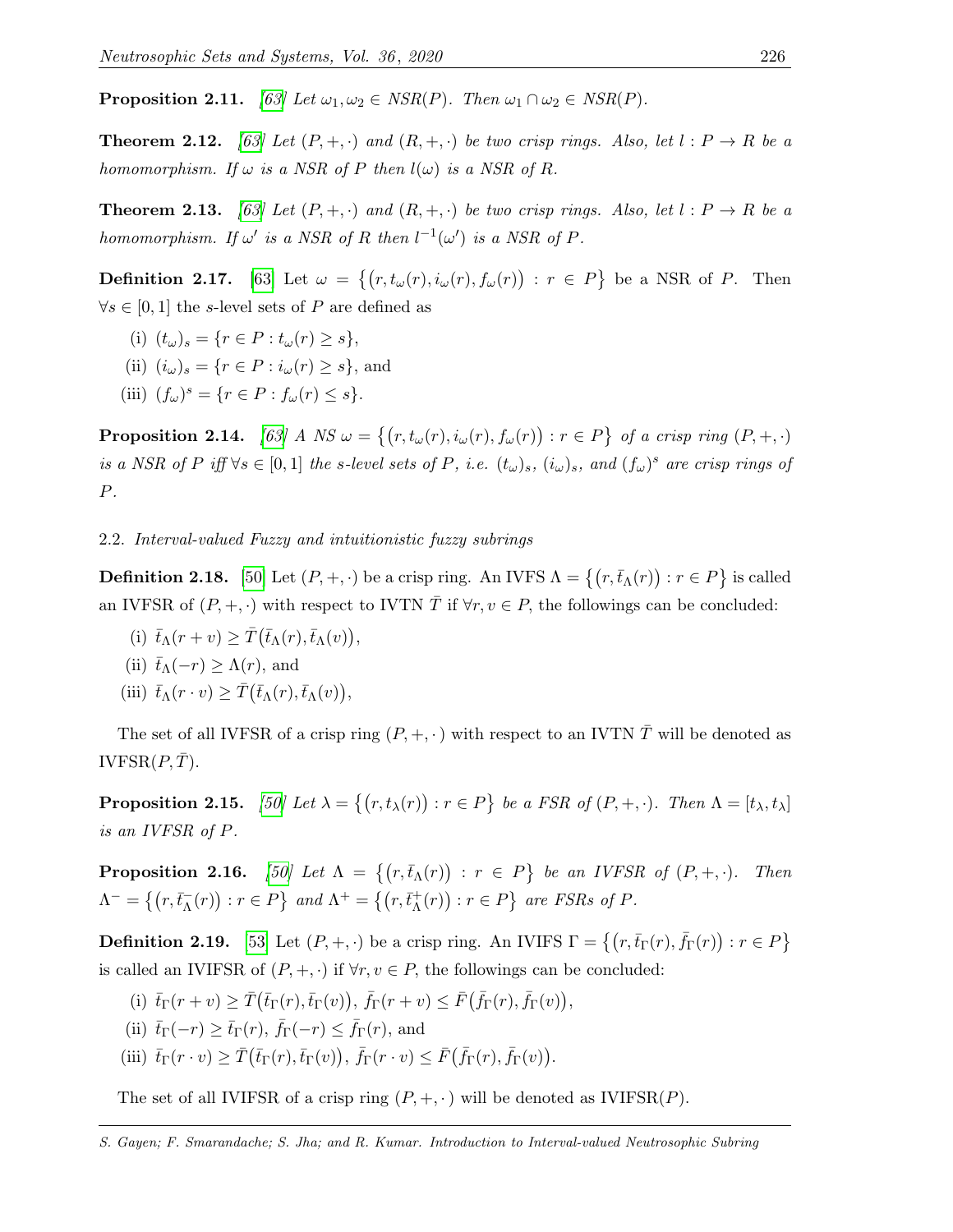**Theorem 2.17.** [\[53\]](#page-24-4) If  $\Gamma = \{ (r, \bar{t}_{\Gamma}(r), \bar{f}_{\Gamma}(r)) : r \in P \} \in \text{IVIFSR}(P)$ , then  $\bar{t}_{\Gamma}(r) \leq \bar{t}_{\Gamma}(\theta_P)$ and  $\bar{f}_{\Gamma}(r) \geq \bar{f}_{\Gamma}(\theta_P)$ .

**Theorem 2.18.** [\[53\]](#page-24-4) If  $\Gamma_1$  and  $\Gamma_2 \in IVIFSR(P)$ , then  $\Gamma_1 \cap \Gamma_2 \in IVIFSR(P)$ .

**Theorem 2.19.** [\[53\]](#page-24-4) Let  $\Gamma = \{ (r, \bar{t}_{\Gamma}(r), \bar{f}_{\Gamma}(r)) : r \in P \} \in IVIFSR(P)$ , then  $\forall r, v \in P$ 

- (i)  $\bar{t}_{\Gamma}(r-v) = \bar{t}_{\Gamma}(\theta_P)$  implies that  $\bar{t}_{\Gamma}(r) = \bar{t}_{\Gamma}(v)$ .
- (ii)  $\bar{f}_{\Gamma}(r-v) = \bar{f}_{\Gamma}(\theta_P)$  implies that  $\bar{f}_{\Gamma}(r) = \bar{f}_{\Gamma}(v)$ .

#### <span id="page-7-0"></span>3. Proposed notion of interval-valued neutrosophic subring

<span id="page-7-1"></span>**Definition 3.1.** Let  $(P, +, \cdot)$  be a crisp ring. An IVNS  $\Omega = \{(r, \bar{t}_{\Omega}(r), \bar{i}_{\Omega}(r), \bar{f}_{\Omega}(r)) : r \in P\}$ is called an IVNSR of  $(P, +, \cdot)$  if  $\forall r, v \in P$ , the followings can be concluded:

(i)  
\n
$$
\begin{cases}\n\bar{t}_{\Omega}(r+v) \geq \bar{T}(\bar{t}_{\Omega}(r), \bar{t}_{\Omega}(v)), \\
\bar{i}_{\Omega}(r+v) \leq \bar{I}(\bar{i}_{\Omega}(r), \bar{i}_{\Omega}(v)), \\
\bar{f}_{\Omega}(r+v) \leq \bar{F}(\bar{f}_{\Omega}(r), \bar{f}_{\Omega}(v)) \\
\bar{i}_{\Omega}(-r) \geq t_{\Omega}(r), \\
\bar{i}_{\Omega}(-r) \leq i_{\Omega}(r), \\
\bar{f}_{\Omega}(-r) \leq f_{\Omega}(r) \\
\bar{i}_{\Omega}(r,v) \geq \bar{T}(\bar{t}_{\Omega}(r), \bar{t}_{\Omega}(v)), \\
\bar{i}_{\Omega}(r \cdot v) \leq \bar{I}(\bar{i}_{\Omega}(r), \bar{i}_{\Omega}(v)), \\
\bar{f}_{\Omega}(r \cdot v) \leq \bar{F}(\bar{f}_{\Omega}(r), \bar{f}_{\Omega}(v)),\n\end{cases}
$$

where  $\overline{T}$  is an IVTN,  $\overline{I}$  and  $\overline{F}$  are two IVSNs.

The set of all IVNSR of a crisp ring  $(P, +, \cdot)$  will be denoted as IVNSR $(P)$ .

**Example 3.2.** Let  $(\mathbb{Z}, +, \cdot)$  be the ring of integers with respect to usual addition and multiplication. Let  $\Omega = \{ (r, \bar{t}_{\Omega}(r), \bar{i}_{\Omega}(r), \bar{f}_{\Omega}(r)) : r \in \mathbb{Z} \}$  be an IVNS of  $\mathbb{Z}$ , where  $\forall r \in \mathbb{Z}$ 

$$
\bar{t}_{\Omega}(r) = \begin{cases}\n[0.2, 0.25] \text{ if } r \in 2\mathbb{Z} \\
[0, 0] \text{ if } r \in 2\mathbb{Z} + 1\n\end{cases},
$$
\n
$$
\bar{i}_{\Omega}(r) = \begin{cases}\n[0, 0] \text{ if } r \in 2\mathbb{Z} \\
[0.1, 0.12] \text{ if } r \in 2\mathbb{Z} + 1\n\end{cases},
$$
\nand\n
$$
\bar{f}_{\Omega}(r) = \begin{cases}\n[0, 0] \text{ if } r \in 2\mathbb{Z} \\
[0.75, 0.8] \text{ if } r \in 2\mathbb{Z} + 1\n\end{cases}.
$$

Now, if we consider minimum TN and maximum SNs, then  $\Omega \in \text{IVNSR}(\mathbb{Z})$ .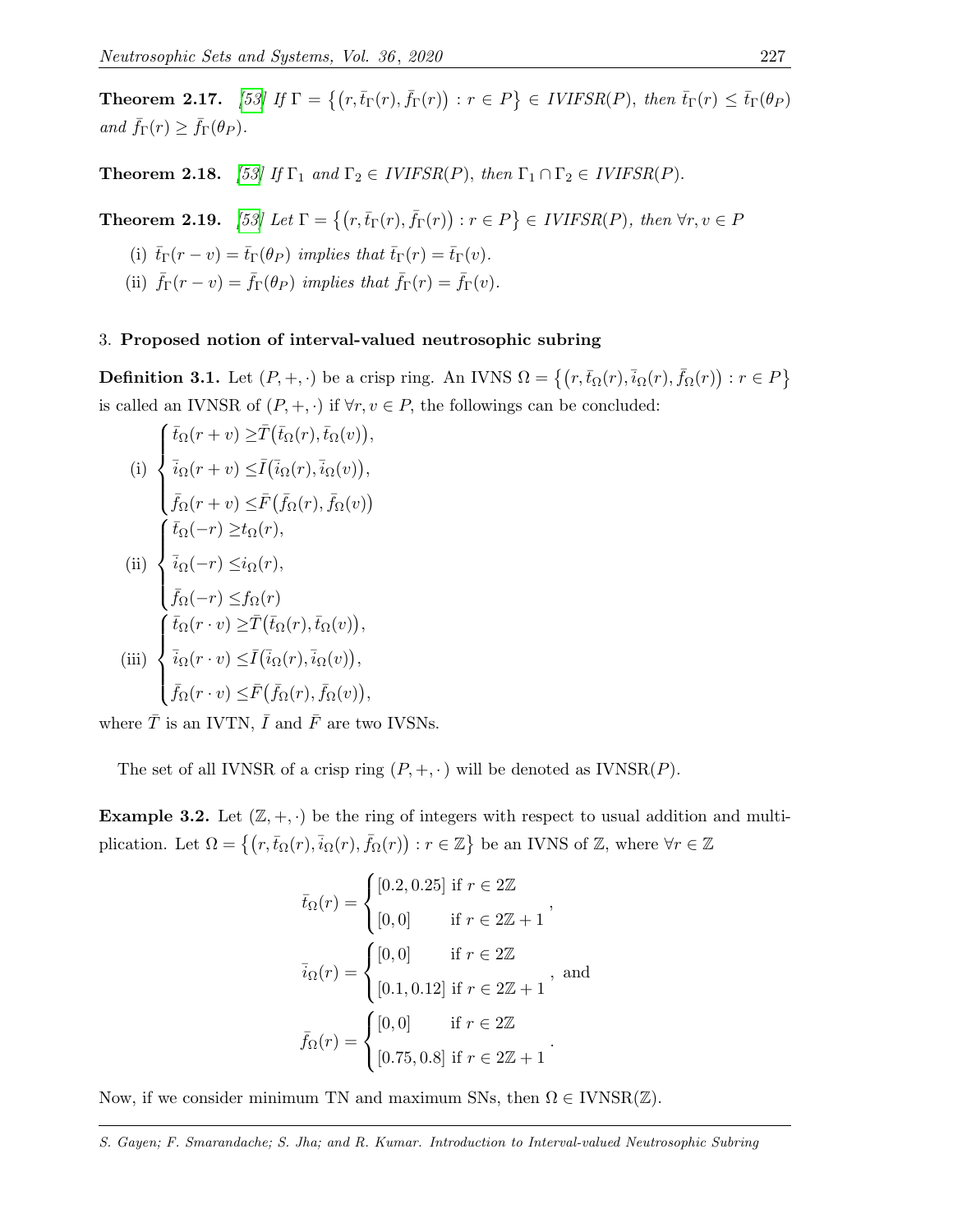<span id="page-8-0"></span>**Example 3.3.** Let  $(\mathbb{Z}_4, +, \cdot)$  be the ring of integers modulo 4 with usual addition and multiplication. Let  $\Omega = \{ (r, \bar{t}_{\Omega}(r), \bar{i}_{\Omega}(r), \bar{f}_{\Omega}(r)) : r \in \mathbb{Z}_4 \}$  be an IVNS of  $\mathbb{Z}_4$ , where interval-valued memberships of elements belonging to  $\Omega$  are mentioned in Table [2.](#page-8-0)

| Ω              | $t_{\Omega}$ | $i_{\Omega}$ | $f_{\Omega}$ |
|----------------|--------------|--------------|--------------|
| $\overline{0}$ | [0.6, 0.7]   | [0.33, 0.35] | [0.2, 0.3]   |
| $\overline{1}$ | [0.7, 0.8]   | [0.21, 0.23] | [0.5, 0.6]   |
| $\overline{2}$ | [0.75, 0.85] | [0.24, 0.26] | [0.3, 0.7]   |
| $\bar{3}$      | [0.75, 0.9]  | [0.31, 0.33] | [0.5, 0.7]   |

TABLE 2. Membership values of elements belonging to  $\Omega$ 

Now, if we consider the Lukasiewicz T-norm  $(T(r, v) = \max\{0, r + v - 1\})$  and bounded sum S-norms  $(S(r, v) = \min\{r + v, 1\})$ , then  $\Omega \in \text{IVNSR}(\mathbb{Z}_4)$ .

<span id="page-8-1"></span>**Proposition 3.1.** An IVNS  $\Omega = \{(r, \bar{t}_{\Omega}(r), \bar{i}_{\Omega}(r), \bar{f}_{\Omega}(r)) : r \in P\}$  of a crisp ring  $(P, +, \cdot)$ is an IVNSR iff the followings can be concluded (assuming that all the IVTN and IVSNs are idempotent):

(i)  
\n
$$
\begin{cases}\n\bar{t}_{\Omega}(r-v) \geq \bar{T}(\bar{t}_{\Omega}(r), \bar{t}_{\Omega}(v)), \\
\bar{i}_{\Omega}(r-v) \leq \bar{I}(\bar{i}_{\Omega}(r), \bar{i}_{\Omega}(v)), \\
\bar{f}_{\Omega}(r-v) \leq \bar{F}(\bar{f}_{\Omega}(r), \bar{f}_{\Omega}(v)) \\
\bar{t}_{\Omega}(r \cdot v) \geq \bar{T}(\bar{t}_{\Omega}(r), \bar{t}_{\Omega}(v)), \\
\bar{i}_{\Omega}(r \cdot v) \leq \bar{I}(\bar{i}_{\Omega}(r), \bar{i}_{\Omega}(v)), \\
\bar{f}_{\Omega}(r \cdot v) \leq \bar{F}(\bar{f}_{\Omega}(r), \bar{f}_{\Omega}(v)).\n\end{cases}
$$

*Proof.* Let  $\Omega \in \text{IVNSR}(P)$ . Then we have

$$
\bar{t}_{\Omega}(r-v) \geq \bar{T}(\bar{t}_{\Omega}(r), \bar{t}_{\Omega}(-v))
$$
 [by condition (i) of Definition 3.1]  

$$
\geq \bar{T}(\bar{t}_{\Omega}(r), \bar{t}_{\Omega}(v))
$$
 [by condition (ii) of Definition 3.1]

Similary, we will have

$$
\bar{i}_{\Omega}(r-v) \leq \bar{I}(\bar{i}_{\Omega}(r), \bar{i}_{\Omega}(v)),
$$
 and  
 $\bar{f}_{\Omega}(r-v) \leq \bar{F}(\bar{f}_{\Omega}(r), \bar{f}_{\Omega}(v)),$ 

which proves (i).

Again, (ii) follows immediately from condition (iii) of Definition [3.1.](#page-7-1)

Conversely, let (i) and (ii) of Proposition [3.1](#page-8-1) hold. Also, let  $\theta_P$  be the additive neutral element

S. Gayen; F. Smarandache; S. Jha; and R. Kumar. Introduction to Interval-valued Neutrosophic Subring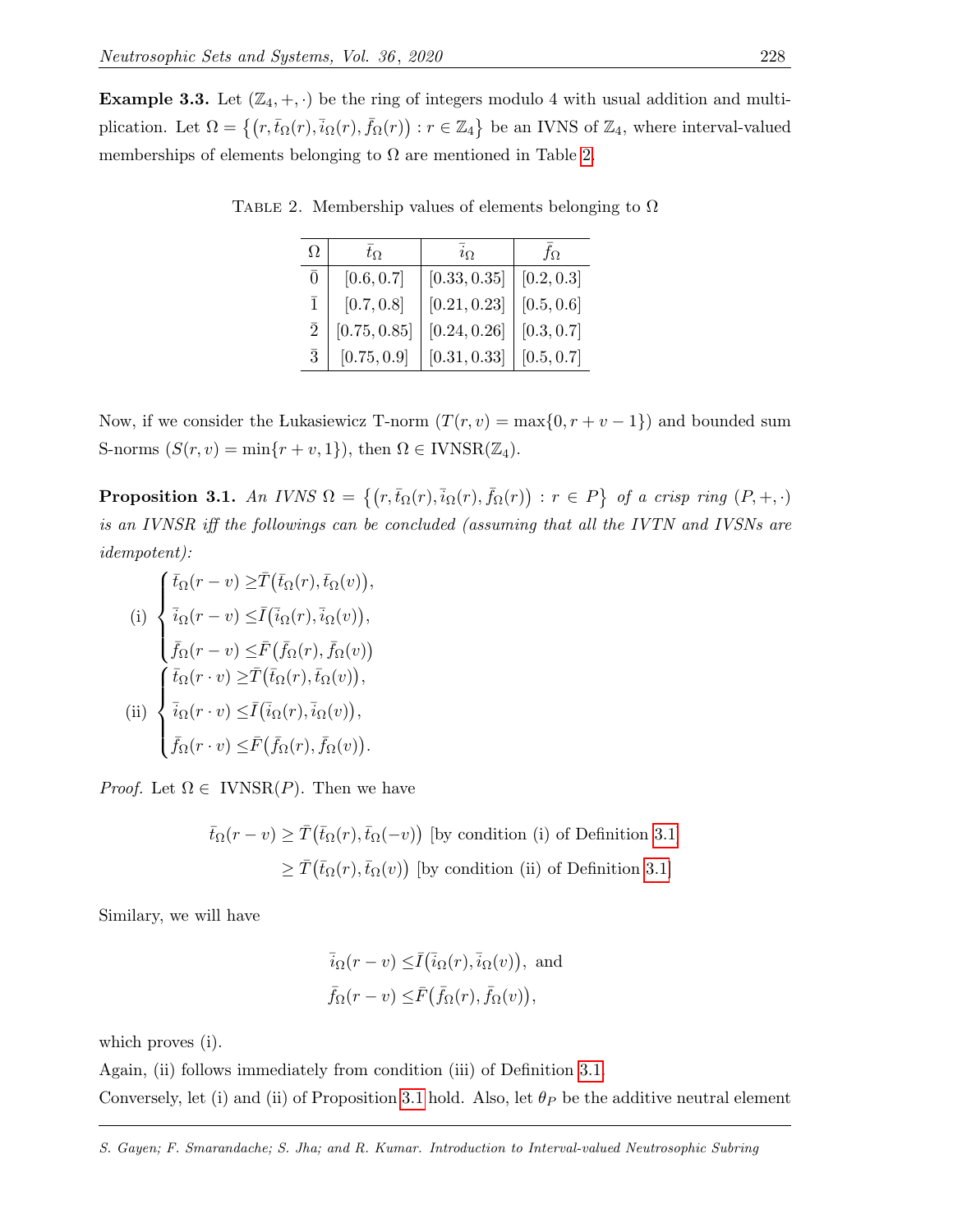in  $(P, +, \cdot)$ . Then

$$
\begin{aligned} \bar{t}_{\Omega}(\theta_P) &= \bar{t}_{\Omega}(r-r) \\ &\ge \bar{T}(\bar{t}_{\Omega}(r), \bar{t}_{\Omega}(r)) \\ &= \bar{t}_{\Omega}(r) \end{aligned} \tag{3.1}
$$

Similaly, we can show that

<span id="page-9-0"></span>
$$
\bar{i}_{\Omega}(\theta_P) \le \bar{i}_{\Omega}(r) \tag{3.2}
$$

<span id="page-9-2"></span><span id="page-9-1"></span>
$$
\bar{f}_{\Omega}(\theta_P) \le \bar{f}_{\Omega}(r) \tag{3.3}
$$

Now,

$$
\bar{t}_{\Omega}(-r) = \bar{t}_{\Omega}(\theta_P - r)
$$
\n
$$
\geq \bar{T}(\bar{t}_{\Omega}(\theta_P), \bar{t}_{\Omega}(r))
$$
\n
$$
\geq \bar{T}(\bar{t}_{\Omega}(r), \bar{t}_{\Omega}(r)) \text{ [by 3.1]}
$$
\n
$$
= \bar{t}_{\Omega}(r) \text{ [since } \bar{T} \text{ is idempotent]}
$$
\n(3.4)

Similarly, we can prove

$$
\bar{i}_{\Omega}(-r) \le \bar{i}_{\Omega}(r) \text{ [since } \bar{I} \text{ is idempotent]}
$$
\n(3.5)

$$
\bar{f}_{\Omega}(-r) \le \bar{f}_{\Omega}(r) \text{ [since } \bar{F} \text{ is idempotent]} \tag{3.6}
$$

Hence,

<span id="page-9-4"></span><span id="page-9-3"></span>
$$
\begin{aligned} \bar{t}_{\Omega}(r+v) &= \bar{t}_{\Omega}(r - (-v)) \\ &\geq \bar{T}(\bar{t}_{\Omega}(r), \bar{t}_{\Omega}(-v)) \\ &\geq \bar{T}(\bar{t}_{\Omega}(r), \bar{t}_{\Omega}(v)) \text{ [by 3.4]} \end{aligned} \tag{3.7}
$$

Similarly,

<span id="page-9-6"></span><span id="page-9-5"></span>
$$
\overline{i}_{\Omega}(r+v) \le \overline{I}(\overline{t}_{\Omega}(r), \overline{t}_{\Omega}(v))
$$
 [by 3.5] (3.8)

$$
\bar{f}_{\Omega}(r+v) \le \bar{F}(\bar{t}_{\Omega}(r), \bar{t}_{\Omega}(v)) \text{ [by 3.6]}
$$
\n(3.9)

So, by Equations [3.7,](#page-9-4) [3.8,](#page-9-5) and [3.9](#page-9-6) condition (i) of Proposition [3.1](#page-8-1) has been proved. Also, condition (ii) of Proposition [3.1](#page-8-1) is same as condition (iii) of Definition [3.1.](#page-7-1) Hence,  $\Omega \in$ IVNSR $(P)$ .

<span id="page-9-7"></span>**Theorem 3.2.** Let  $(P, +, \cdot)$  be a crisp ring. If  $\Omega_1, \Omega_2 \in IVNSR(P)$ , then  $\Omega_1 \cap \Omega_2 \in IVNSR(P)$ (assuming all the IVTN and IVSNs are idempotent).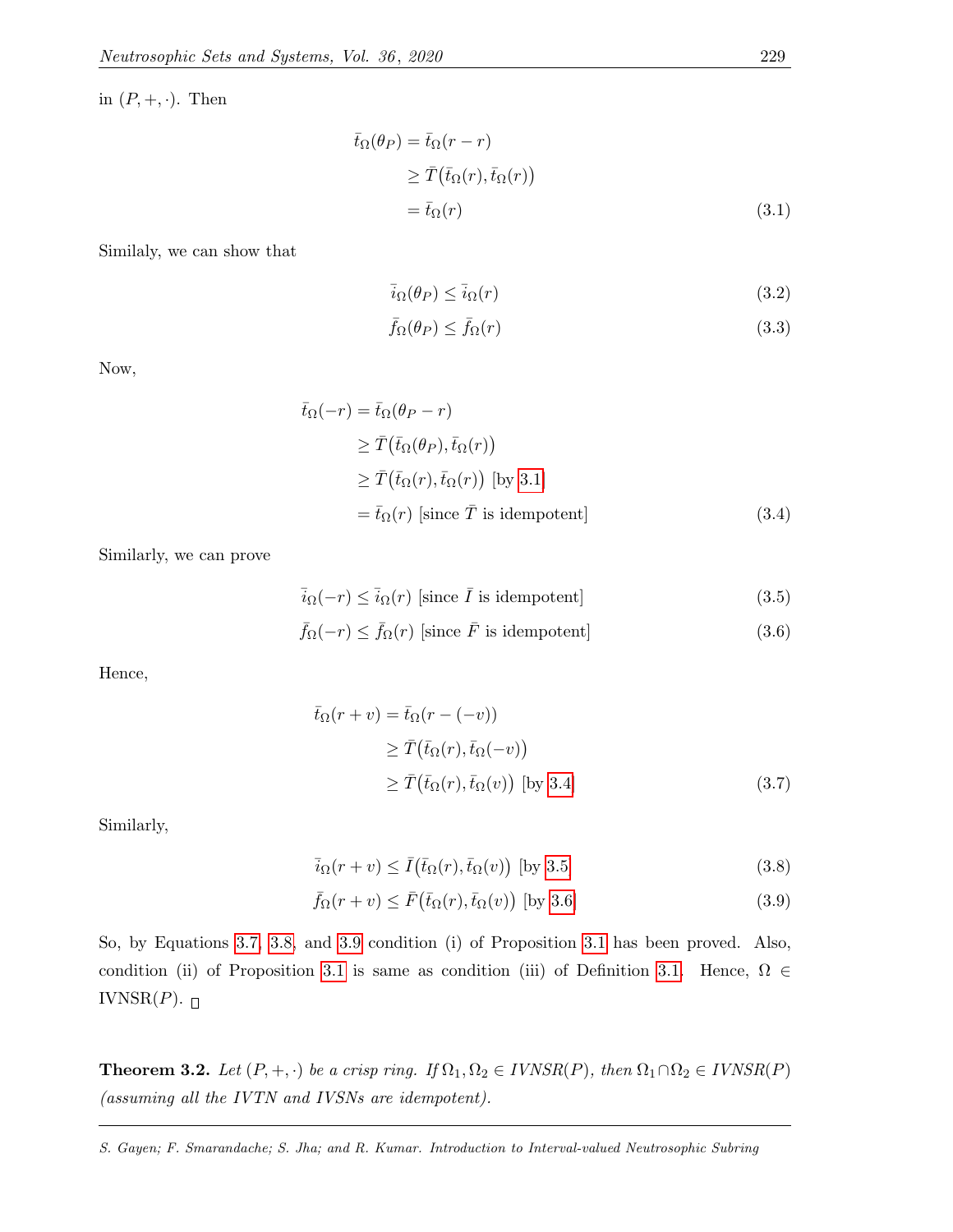*Proof.* Let  $\Omega = \Omega_1 \cap \Omega_2$ . Now,  $\forall r, v \in P$ 

$$
\bar{t}_{\Omega}(r+v) = \bar{T}(\bar{t}_{\Omega_1}(r+v), \bar{t}_{\Omega_2}(r+v))
$$
\n
$$
\geq \bar{T}(\bar{T}(\bar{t}_{\Omega_1}(r), \bar{t}_{\Omega_1}(v)), \bar{T}(\bar{t}_{\Omega_2}(r), \bar{t}_{\Omega_2}(v)))
$$
\n
$$
= \bar{T}(\bar{T}(\bar{t}_{\Omega_1}(r), \bar{t}_{\Omega_1}(v)), \bar{T}(\bar{t}_{\Omega_2}(v), \bar{t}_{\Omega_2}(r))) \text{ [as } \bar{T} \text{ is commutative]}
$$
\n
$$
= \bar{T}(\bar{T}(\bar{t}_{\Omega_1}(r), \bar{t}_{\Omega_2}(r)), \bar{T}(\bar{t}_{\Omega_1}(v), \bar{t}_{\Omega_2}(v))) \text{ [as } \bar{T} \text{ is associative]}
$$
\n
$$
= \bar{T}(\bar{t}_{\Omega}(r), \bar{t}_{\Omega}(v)) \tag{3.10}
$$

Similarly, as both  $\overline{I}$  and  $\overline{S}$  are commutative as well as associative, we will have

<span id="page-10-0"></span>
$$
\overline{i}_{\Omega}(r+v) \le \overline{I}(\overline{i}_{\Omega}(r), \overline{i}_{\Omega}(v))
$$
\n(3.11)

$$
\bar{f}_{\Omega}(r+v) \le \bar{F}(\bar{f}_{\Omega}(r), \bar{f}_{\Omega}(v))
$$
\n(3.12)

Again,

$$
\bar{t}_{\Omega}(-r) = \bar{T}(\bar{t}_{\Omega_1}(-r), \bar{t}_{\Omega_2}(-r))
$$
\n
$$
\geq \bar{T}(\bar{t}_{\Omega_1}(r), \bar{t}_{\Omega_2}(r)) \text{ [by Definition 3.1]}
$$
\n
$$
= \bar{t}_{\Omega}(r) \tag{3.13}
$$

Also,

$$
\bar{i}_{\Omega}(-r) \le \bar{i}_{\Omega}(r) \tag{3.14}
$$

<span id="page-10-1"></span>
$$
\bar{f}_{\Omega}(-r) \le \bar{f}_{\Omega}(r) \tag{3.15}
$$

Similarly, we can show that

$$
\bar{t}_{\Omega}(r \cdot v) \ge \bar{T}(\bar{t}_{\Omega}(r), \bar{t}_{\Omega}(v)),\tag{3.16}
$$

$$
\bar{i}_{\Omega}(r \cdot v) \le \bar{I}(\bar{i}_{\Omega}(r), \bar{i}_{\Omega}(v)), \text{ and } (3.17)
$$

$$
\bar{f}_{\Omega}(r \cdot v) \le \bar{F}(\bar{f}_{\Omega}(r), \bar{f}_{\Omega}(v)) \tag{3.18}
$$

Hence, by Equations [3.10](#page-10-0)[–3.18](#page-10-1)  $\Omega = \Omega_1 \cap \Omega_2 \in \text{IVNSR}(P)$ .

**Remark 3.3.** In general, if  $\Omega_1, \Omega_2 \in IVNSR(P)$ , then  $\Omega_1 \cup \Omega_2$  may not always be an IVNSR of  $(P, +, \cdot)$ .

The following Example [3.4](#page-10-2) will prove our claim.

<span id="page-10-2"></span>**Example 3.4.** Let  $(\mathbb{Z}, +, \cdot)$  be the ring of integers with respect to usual addition and multiplication. Let  $\Omega_1 = \left\{ \left( r, \overline{t}_{\Omega_1}(r), \overline{i}_{\Omega_1}(r), \overline{f}_{\Omega_1}(r) \right) : r \in \mathbb{Z} \right\}$  and  $\Omega_2 = \left\{ \left( r, \overline{t}_{\Omega_2}(r), \overline{i}_{\Omega_2}(r), \overline{f}_{\Omega_2}(r) \right) : r \in \mathbb{Z} \right\}$ 

S. Gayen; F. Smarandache; S. Jha; and R. Kumar. Introduction to Interval-valued Neutrosophic Subring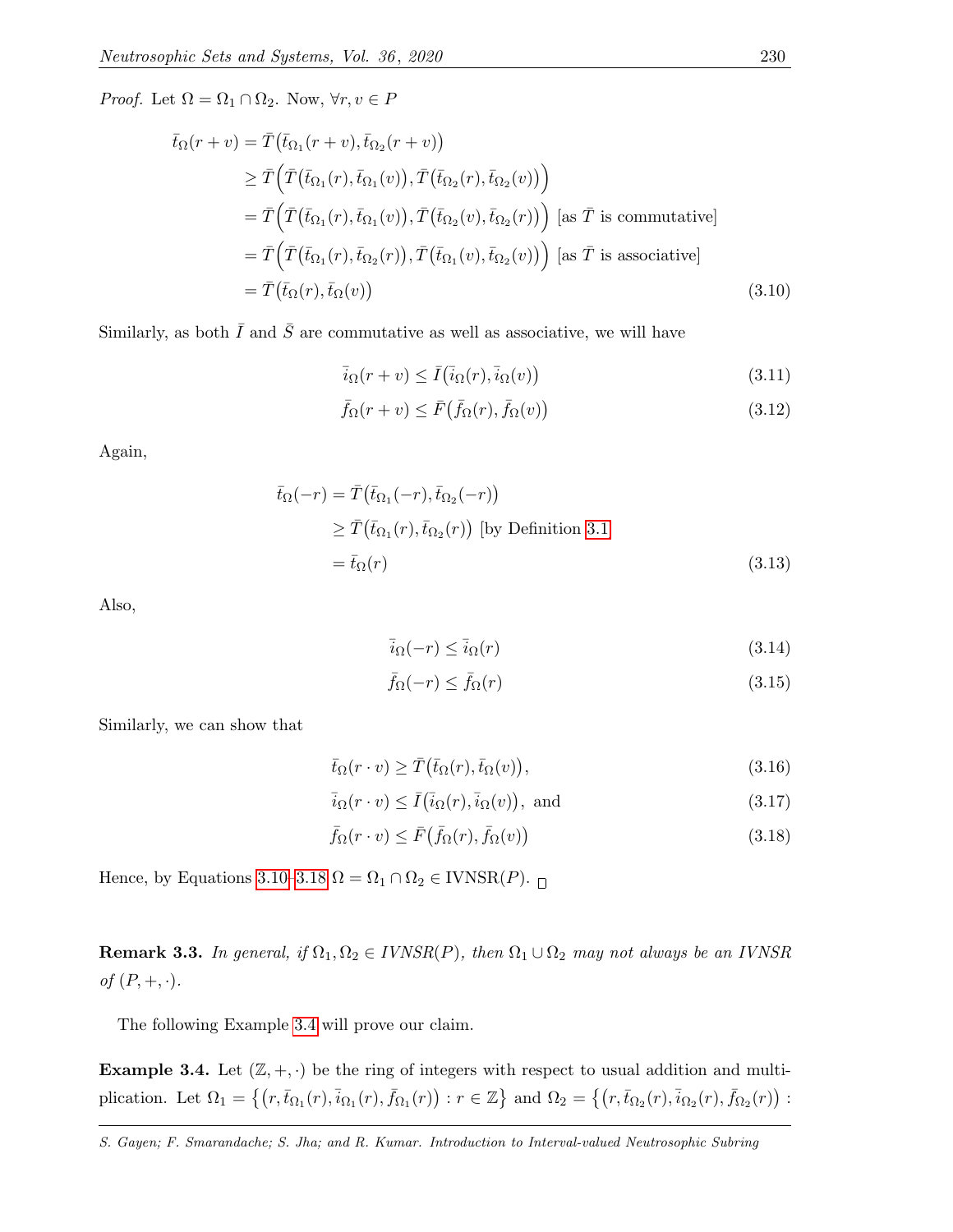$r \in \mathbb{Z}$  be two IVNSs of  $\mathbb{Z}$ , where  $\forall r \in \mathbb{Z}$ 

$$
\bar{t}_{\Omega_1}(r) = \begin{cases}\n[0.25, 0.4] \text{ if } r \in 2\mathbb{Z} \\
[0, 0] \text{ if } r \in 2\mathbb{Z} + 1\n\end{cases},
$$
\n
$$
\bar{i}_{\Omega_1}(r) = \begin{cases}\n[0, 0] \text{ if } r \in 2\mathbb{Z} \\
[0.17, 0.2] \text{ if } r \in 2\mathbb{Z} + 1\n\end{cases}, \text{ and}
$$
\n
$$
\bar{f}_{\Omega_1}(r) = \begin{cases}\n[0, 0] \text{ if } r \in 2\mathbb{Z} \\
[0.33, 0.4] \text{ if } r \in 2\mathbb{Z} + 1\n\end{cases}.
$$

and

$$
\bar{t}_{\Omega_2}(r) = \begin{cases}\n[0.5, 0.67] \text{ if } r \in 3\mathbb{Z} \\
[0, 0] \text{ if } r \in 3\mathbb{Z} + 1\n\end{cases},
$$
\n
$$
\bar{i}_{\Omega_2}(r) = \begin{cases}\n[0, 0] \text{ if } r \in 3\mathbb{Z} \\
[0.2, 0.25] \text{ if } r \in 3\mathbb{Z} + 1\n\end{cases}, \text{ and}
$$
\n
$$
\bar{f}_{\Omega_2}(r) = \begin{cases}\n[0, 0] \text{ if } r \in 3\mathbb{Z} \\
[0.33, 0.5] \text{ if } r \in 3\mathbb{Z} + 1\n\end{cases}.
$$

Now, if we consider minimum TN and maximum SNs, then  $\Omega_1, \Omega_2 \in \text{IVNSR}(\mathbb{Z})$ . Now let  $\Omega = \Omega_1 \cup \Omega_2$ . Then for  $r = 4$  and  $v = 9$ 

$$
\begin{aligned} \bar{t}_{\Omega}(r+v) &= \bar{t}_{\Omega}(4+9) \\ &= \bar{t}_{\Omega}(13) \\ &= \max\{\bar{t}_{\Omega_1}(13), \bar{t}_{\Omega_2}(13)\} \\ &= \max\{[0,0], [0,0]\} \\ &= [0,0] \end{aligned}
$$

Again, if  $\Omega \in \text{IVNSR}(P)$ , then  $\forall r, v \in P$ ,  $\bar{t}_{\Omega}(r+v) \ge \min{\{\bar{t}_{\Omega}(r), \bar{t}_{\Omega}(v)\}}$ . But, here for  $r = 4$ and  $v = 9$ ,  $\min{\{\bar{t}_{\Omega}(4), \bar{t}_{\Omega}(9)\}} = \min{\{[0.25, 0.4], [0.5, 0.67]\}} = [0.25, 0.4] \nless (0.0) = \bar{t}_{\Omega}(4 + 9).$ Hence,  $\Omega \notin \text{IVNSR}(P)$ .

Corollary 3.4. If  $\Omega_1, \Omega_2 \in \text{IVNSR}(P)$ , then  $\Omega_1 \cup \Omega_2 \in \text{IVNSR}(P)$  iff one is contained in other.

**Definition 3.5.** Let  $\Omega = \{(r, \bar{t}_{\Omega}(r), \bar{i}_{\Omega}(r), \bar{f}_{\Omega}(r)) : r \in P\}$  be an IVNS of a crisp ring  $(P, +, \cdot)$ . Also, let  $[k_1, s_1]$ ,  $[k_2, s_2]$  and  $[k_3, s_3] \in \Psi(L)$ . Then the crisp set  $\Omega_{([k_1, s_1], [k_2, s_2], [k_3, s_3])}$  is called a level set of IVNSR  $\Omega$ , where for any  $r \in \Omega_{([k_1,s_1],[k_2,s_2],[k_3,s_3])}$  the following inequalities will hold:  $\bar{t}_{\Omega}(r) \geq [k_1, s_1], \bar{i}_{\Omega}(r) \leq [k_2, s_2],$  and  $\bar{f}_{\Omega}(r) \leq [k_3, s_3].$ 

S. Gayen; F. Smarandache; S. Jha; and R. Kumar. Introduction to Interval-valued Neutrosophic Subring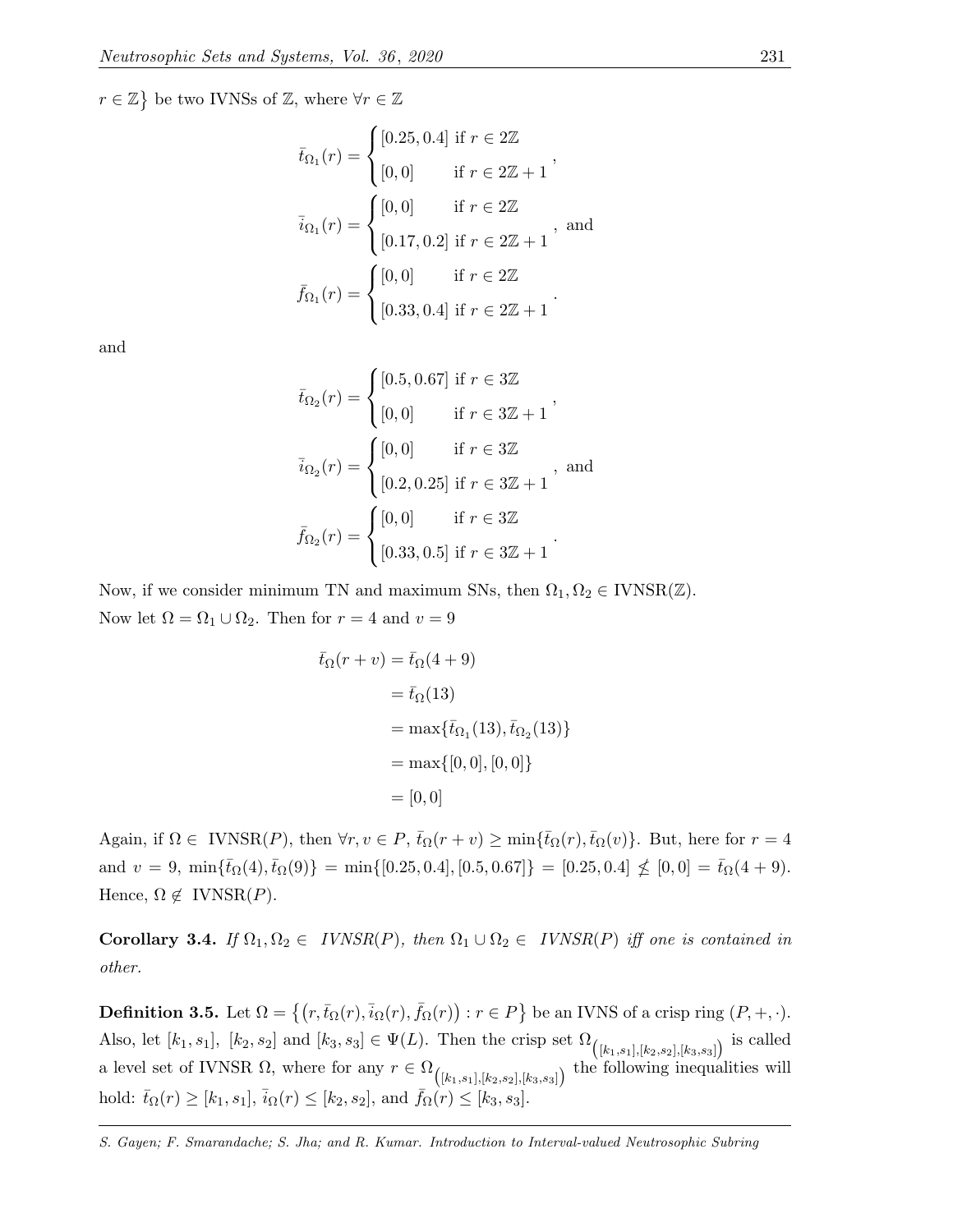<span id="page-12-2"></span>**Theorem 3.5.** Let  $(P, +, \cdot)$  be a crisp ring. Then  $\Omega \in IVNSR(P)$  iff  $\forall [k_1, s_1], [k_2, s_2], [k_3, s_3] \in$  $\Psi(L)$  with  $\bar{t}_{\Omega}(\theta_P) \geq [k_1, s_1], \bar{i}_{\Omega}(\theta_P) \leq [k_2, s_2],$  and  $\bar{f}_{\Omega}(\theta_P) \leq [k_3, s_3], \Omega_{([k_1, s_1], [k_2, s_2], [k_3, s_3]})$  is a crisp subring of  $(P, +, \cdot)$  (assuming all the IVTN and IVSNs are idempotent).

*Proof.* Since,  $\bar{t}_{\Omega}(\theta_P) \geq [k_1, s_1], \bar{i}_{\Omega}(\theta_P) \leq [k_2, s_2], \text{ and } \bar{f}_{\Omega}(\theta_P) \leq [k_3, s_3], \theta_P \in$  $\Omega_{\left([k_1,s_1],[k_2,s_2],[k_3,s_3]\right)}, \, \text{i.e.,}\, \Omega_{\left([k_1,s_1],[k_2,s_2],[k_3,s_3]\right)} \text{ is non-empty.}$ Now, let  $\Omega \in \text{IVNSR}(P)$  and  $r, v \in \Omega_{([k_1, s_1], [k_2, s_2], [k_3, s_3])}$ To show that,  $(r - v)$  and  $r \cdot v \in \Omega_{([k_1,s_1],[k_2,s_2],[k_3,s_3])}$ . Here,

$$
\bar{t}_{\Omega}(r-v) \geq \bar{T}(\bar{t}_{\Omega}(r), \bar{t}_{\Omega}(v)) \text{ [by Proposition 3.1]}
$$
\n
$$
\geq \bar{T}([k_1, s_1], [k_1, s_1]) \left[ \text{as } r, v \in \Omega_{([k_1, s_1], [k_2, s_2], [k_3, s_3])} \right]
$$
\n
$$
\geq [k_1, s_1] \text{ [as } \bar{T} \text{ is idempotent]}
$$
\n(3.19)

Again,

$$
\bar{t}_{\Omega}(r \cdot v) \geq \bar{T}(\bar{t}_{\Omega}(r), \bar{t}_{\Omega}(v)) \text{ [by Proposition 3.1]}
$$
\n
$$
\geq \bar{T}([k_1, s_1], [k_1, s_1]) \left[ \text{as } r, v \in \Omega_{([k_1, s_1], [k_2, s_2], [k_3, s_3]}) \right]
$$
\n
$$
\geq [k_1, s_1] \text{ [as } \bar{T} \text{ is idempotent]}
$$
\n(3.20)

Similarly, we can show that

<span id="page-12-0"></span>
$$
\overline{i}_{\Omega}(r-v) \le [k_2, s_2],\tag{3.21}
$$

$$
\bar{i}_{\Omega}(r \cdot v) \le [k_2, s_2],\tag{3.22}
$$

$$
\bar{f}_{\Omega}(r-v) \le [k_3, s_3], \text{ and } (3.23)
$$

<span id="page-12-1"></span>
$$
\bar{f}_{\Omega}(r \cdot v) \leq [k_3, s_3] \tag{3.24}
$$

Hence, by Equations [3.19–](#page-12-0)[3.24](#page-12-1)  $(r-v)$  and  $r \cdot v \in \Omega_{([k_1,s_1],[k_2,s_2],[k_3,s_3])}$ , i.e.,  $\Omega_{([k_1,s_1],[k_2,s_2],[k_3,s_3])}$ is a crisp subring of  $(P, +, \cdot)$ .

Conversely, let  $\Omega_{([k_1,s_1],[k_2,s_2],[k_3,s_3])}$  is a crisp subgroup of  $(P, +, \cdot)$ . To show that,  $\Omega \in$  $IVNSR(P)$ .

Let  $r, v \in P$ , then there exists  $[k_1, s_1] \in \Psi(L)$  such that  $\overline{T}(\overline{t}_\Omega(r), \overline{t}_\Omega(v)) = [k_1, s_1]$ . So,  $\bar{t}_{\Omega}(r) \geq [k_1, s_1]$  and  $\bar{t}_{\Omega}(v) \geq [k_1, s_1]$ . Also, let there exist  $[k_2, s_2], [k_3, s_3] \in \Psi(L)$  such that  $\overline{I}(\overline{i}_{\Omega}(r), \overline{i}_{\Omega}(v)) = [k_2, s_2] \text{ and } \overline{F}(\overline{f}_{\Omega}(r), \overline{f}_{\Omega}(v)) = [k_3, s_3]. \text{ Then } r, v \in \Omega_{([k_1, s_1], [k_2, s_2], [k_3, s_3]})}.$ Again, as  $\Omega_{([k_1,s_1],[k_2,s_2],[k_3,s_3])}$  is a crisp subring,  $r - v \in \Omega_{([k_1,s_1],[k_2,s_2],[k_3,s_3])}$  and  $r \cdot v \in$  $\Omega_{\left( [k_1,s_1], [k_2,s_2], [k_3,s_3] \right) }.$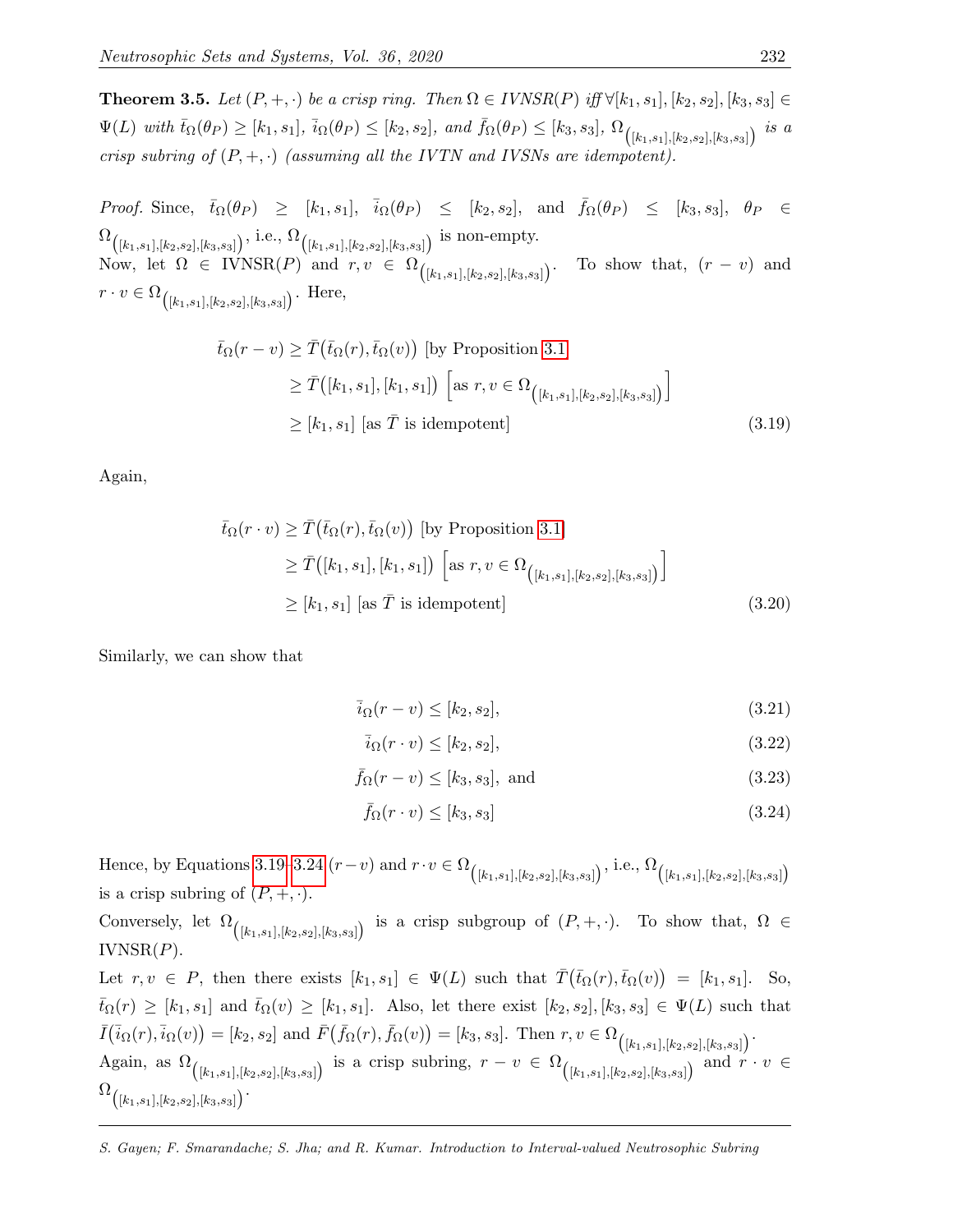Hence,

$$
\bar{t}_{\Omega}(r-v) \ge [k_1, s_1]
$$
  
=  $\bar{T}(\bar{t}_{\Omega}(r), \bar{t}_{\Omega}(v))$  and (3.25)

<span id="page-13-0"></span>
$$
= \bar{T}(\bar{t}_{\Omega}(r), \bar{t}_{\Omega}(v))
$$
\n(3.26)

Similarly, we can prove that

$$
\overline{i}_{\Omega}(r-v) \leq [k_2, s_2]
$$
  
=  $\overline{I}(\overline{i}_{\Omega}(r), \overline{i}_{\Omega}(v)),$  (3.27)

<span id="page-13-1"></span>
$$
= \bar{I}(\bar{i}_{\Omega}(r), \bar{i}_{\Omega}(v)), \qquad (3.28)
$$

$$
\bar{f}_{\Omega}(r-v) \le [k_3, s_3]
$$
  
=  $\bar{F}(\bar{f}_{\Omega}(r), \bar{f}_{\Omega}(v)),$  and (3.29)

$$
\bar{f}_{\Omega}(r \cdot v) \leq [k_3, s_3]
$$
  
=  $\bar{F}(\bar{f}_{\Omega}(r), \bar{f}_{\Omega}(v))$  (3.30)

So, Equations [3.25](#page-13-0)[–3.30](#page-13-1) imply that  $Ω$  follows Proposition [3.1,](#page-8-1) i.e.,  $Ω ∈ \text{IVNSR}(P)$ .

 $\bar{t}_{\Omega}(r \cdot v) \geq [k_1, s_1]$ 

 $\overline{i}_\Omega(r \cdot v) \leq [k_2, s_2]$ 

**Definition 3.6.** Let  $\Omega$  and  $\Omega'$  be two IVNSs of two CSs P and R, respectively. Also, let  $l: P \to R$  be a function. Then

- (i) image of  $\Omega$  under l will be  $l(\Omega) = \{ (v, \bar{t}_{l(\Omega)}(v), \bar{i}_{l(\Omega)}(v), \bar{f}_{l(\Omega)}(v)) : v \in R \}$ , where  $\bar{t}_{l(\Omega)}(v) = \bigvee_{s \in l^{-1}(v)} \bar{t}_{\Omega}(s), \, \bar{i}_{l(\Omega)}(v) = \bigwedge_{s \in l^{-1}(v)} \bar{i}_{\Omega}(s), \, \bar{f}_{l(\Omega)}(v) = \bigwedge_{s \in l^{-1}(v)} \bar{f}_{\Omega}(s).$  Wherefrom, if l is injective then  $\bar{t}_{l(\Omega)}(v) = \bar{t}_{\Omega}(l^{-1}(v)), \bar{i}_{l(\Omega)}(v) = \bar{i}_{\Omega}(l^{-1}(v)), \bar{f}_{l(\Omega)}(v) = \bar{f}_{\Omega}(l^{-1}(v)),$ and
- (ii) preimage of  $\Omega'$  under l will be  $l^{-1}(\Omega') = \left\{ (r, \bar{t}_{l^{-1}(\Omega')}(r), \bar{i}_{l^{-1}(\Omega')}(r), \bar{f}_{l^{-1}(\Omega')}(r)) : r \in R \right\},\$ where  $\bar{t}_{l^{-1}(\Omega')}(r) = \bar{t}_{\Omega'}(l(r)), \bar{i}_{l^{-1}(\Omega')}(r) = \bar{i}_{\Omega'}(l(r)), \bar{f}_{l^{-1}(\Omega')}(r) = \bar{f}_{\Omega'}(l(r)).$

<span id="page-13-2"></span>**Theorem 3.6.** Let  $(P, +, \cdot)$  and  $(R, +, \cdot)$  be two crisp rings. Also, let  $l : P \to R$  be a ring isomorphism. If  $\Omega$  is an IVNSR of P then  $l(\Omega)$  is an IVNSR of R.

S. Gayen; F. Smarandache; S. Jha; and R. Kumar. Introduction to Interval-valued Neutrosophic Subring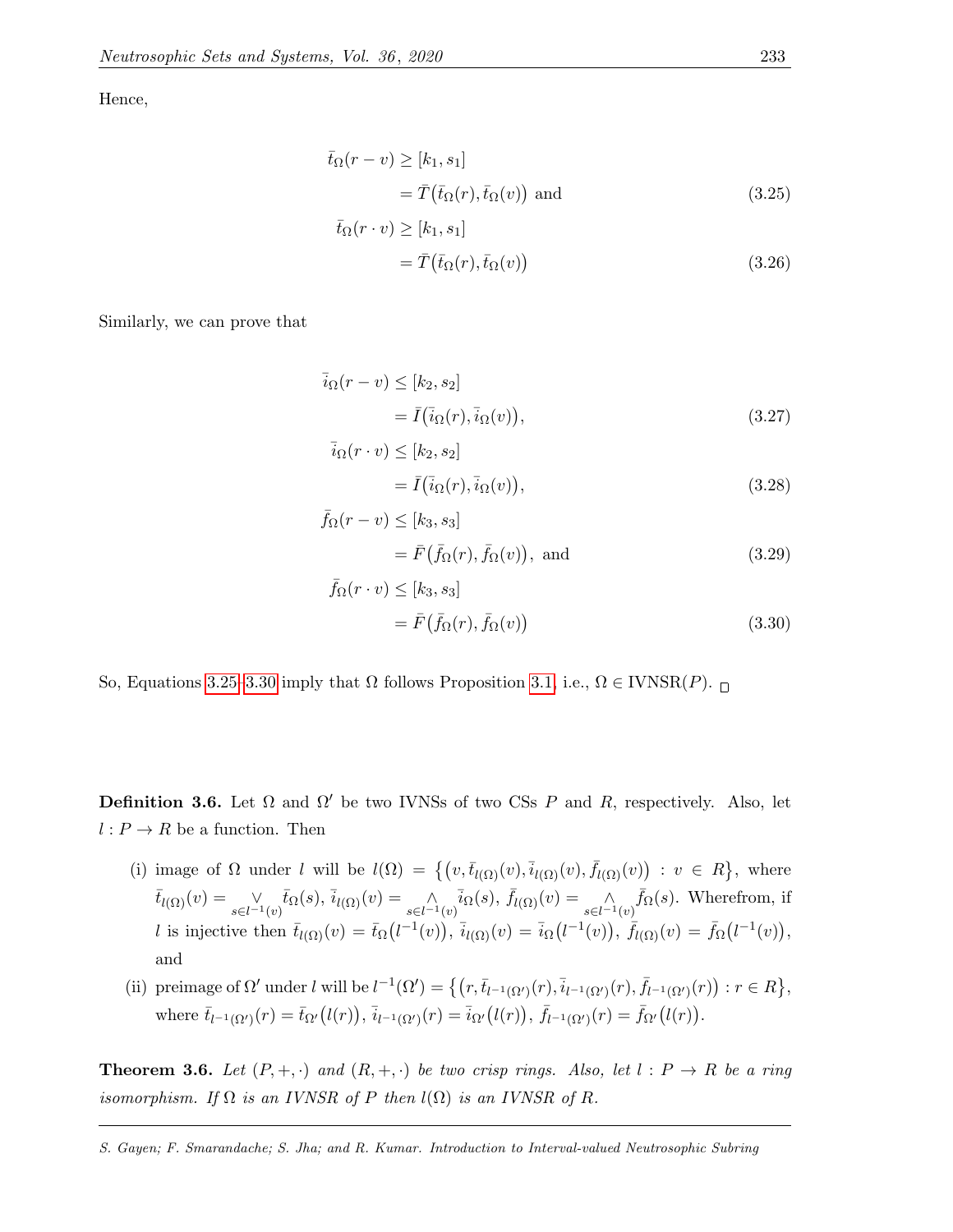*Proof.* Let  $v_1 = l(r_1)$  and  $v_2 = l(r_2)$ , where  $r_1, r_2 \in P$  and  $v_1, v_2 \in R$ . Now,

$$
\bar{t}_{l(\Omega)}(v_1 - v_2) = \bar{t}_{\Omega}(l^{-1}(v_1 - v_2)) \text{ [as } l \text{ is injective]}
$$
\n
$$
= \bar{t}_{\Omega}(l^{-1}(v_1) - l^{-1}(v_2)) \text{ [as } l^{-1} \text{ is a homomorphism}]
$$
\n
$$
= \bar{t}_{\Omega}(r_1 - r_2)
$$
\n
$$
\geq \bar{T}(\bar{t}_{\Omega}(r_1), \bar{t}_{\Omega}(r_2))
$$
\n
$$
= \bar{T}(\bar{t}_{\Omega}(l^{-1}(v_1)), \bar{t}_{\Omega}(l^{-1}(v_2)) )
$$
\n
$$
= \bar{T}(\bar{t}_{l(\Omega)}(v_1), \bar{t}_{l(\Omega)}(v_2))
$$
\n(3.31)

Again,

<span id="page-14-0"></span>
$$
\bar{t}_{l(\Omega)}(v_1 \cdot v_2) = \bar{t}_{\Omega}(l^{-1}(v_1 \cdot v_2)) \text{ [as } l \text{ is injective]}
$$
\n
$$
= \bar{t}_{\Omega}(l^{-1}(v_1) \cdot l^{-1}(v_2)) \text{ [as } l^{-1} \text{ is a homomorphism}]
$$
\n
$$
= \bar{t}_{\Omega}(r_1 \cdot r_2)
$$
\n
$$
\geq \bar{T}(\bar{t}_{\Omega}(r_1), \bar{t}_{\Omega}(r_2))
$$
\n
$$
= \bar{T}(\bar{t}_{\Omega}(l^{-1}(v_1)), \bar{t}_{\Omega}(l^{-1}(v_2)) )
$$
\n
$$
= \bar{T}(\bar{t}_{l(\Omega)}(v_1), \bar{t}_{l(\Omega)}(v_2))
$$
\n(3.32)

Similarly,

$$
\bar{i}_{l(\Omega)}(v_1 - v_2) \le \bar{I}(\bar{i}_{l(\Omega)}(v_1), \bar{i}_{l(\Omega)}(v_2)),
$$
\n(3.33)

$$
\bar{i}_{l(\Omega)}(v_1 \cdot v_2) \le \bar{I}(\bar{i}_{l(\Omega)}(v_1), \bar{i}_{l(\Omega)}(v_2)),
$$
\n(3.34)

$$
\bar{f}_{l(\Omega)}(v_1 - v_2) \le \bar{F}(\bar{f}_{l(\Omega)}(v_1), \bar{f}_{l(\Omega)}(v_2)), \text{ and } (3.35)
$$

<span id="page-14-1"></span>
$$
\bar{f}_{l(\Omega)}(v_1 \cdot v_2) \le \bar{F}(\bar{f}_{l(\Omega)}(v_1), \bar{f}_{l(\Omega)}(v_2))
$$
\n(3.36)

Hence, Equations [3.31–](#page-14-0)[3.36](#page-14-1) imply that  $l(\Omega)$  follows Proposition [3.1,](#page-8-1) i.e.,  $l(\Omega)$  is an IVNSR of  $R_{\cdot}$ 

**Theorem 3.7.** Let  $(P, +, \cdot)$  and  $(R, +, \cdot)$  be two crisp rings. Also, let  $l : P \to R$  be a ring homomorphism. If  $\Omega'$  is an IVNSR of R then  $l^{-1}(\Omega')$  is an IVNSR of P (Note that,  $l^{-1}$  may not be an inverse mapping but  $l^{-1}(\Omega')$  is an inverse image of  $\Omega'$ ).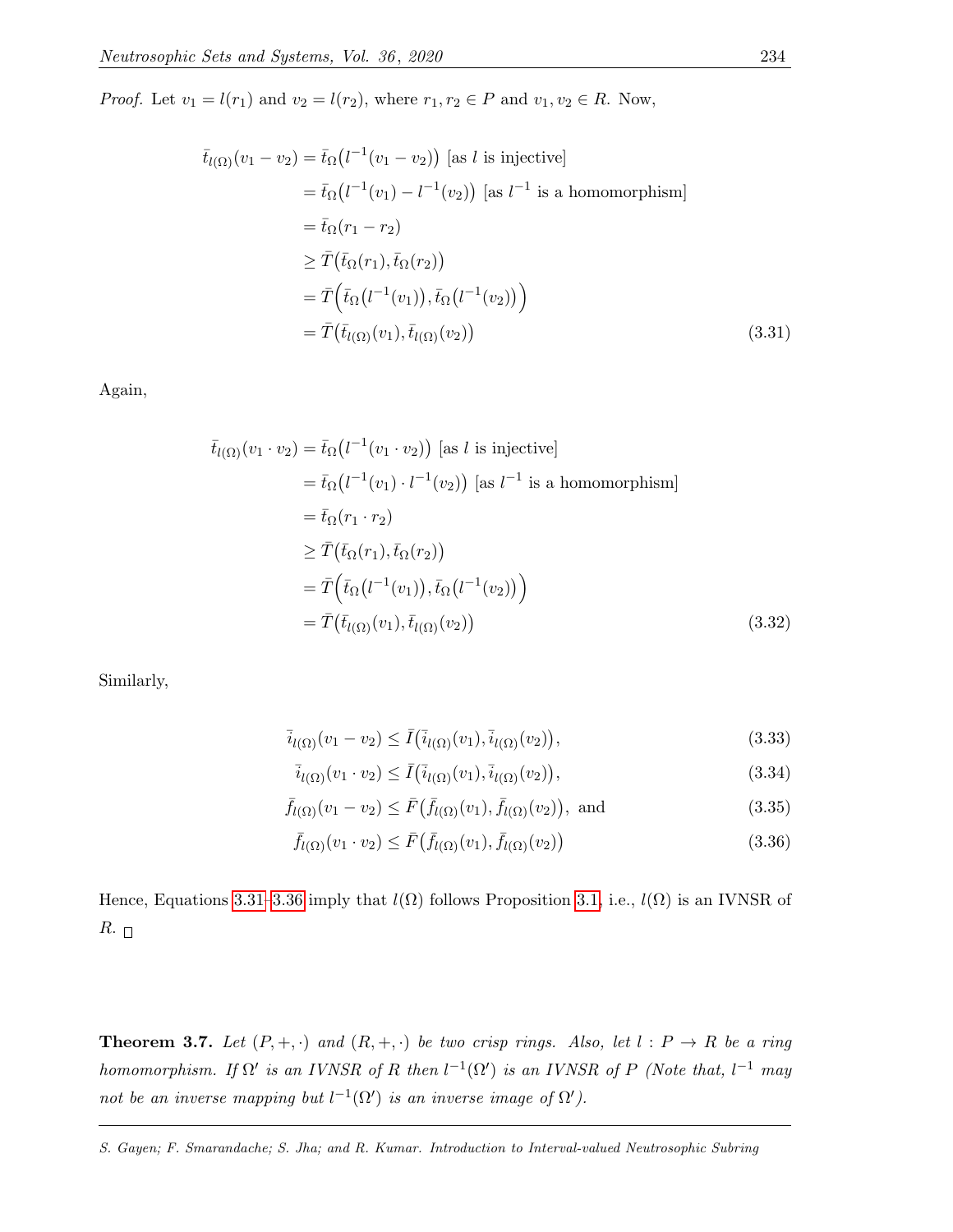*Proof.* Let  $v_1 = l(r_1)$  and  $v_2 = l(r_2)$ , where  $r_1, r_2 \in P$  and  $v_1, v_2 \in R$ . Now,

$$
\begin{aligned}\n\bar{t}_{l^{-1}(\Omega')}(r_1 - r_2) &= \bar{t}_{\Omega'}(l(r_1 - r_2)) \\
&= \bar{t}_{\Omega'}(l(r_1) - l(r_2)) \text{ [as } l \text{ is a homomorphism}] \\
&= \bar{t}_{\Omega'}(v_1 - v_2) \\
&\geq \bar{T}(\bar{t}_{\Omega'}(v_1), \bar{t}_{\Omega'}(v_2)) \\
&= \bar{T}(\bar{t}_{\Omega'}(l(r_1)), \bar{t}_{\Omega'}(l(r_2))) \\
&= \bar{T}(\bar{t}_{l^{-1}(\Omega')}(r_1), \bar{t}_{l^{-1}(\Omega')}(r_2))\n\end{aligned} \tag{3.37}
$$

Again,

<span id="page-15-0"></span>
$$
\begin{aligned}\n\bar{t}_{l^{-1}(\Omega')}(r_1 \cdot r_2) &= \bar{t}_{\Omega'}(l(r_1 \cdot r_2)) \\
&= \bar{t}_{\Omega'}(l(r_1) \cdot l(r_2)) \text{ [as } l \text{ is a homomorphism}] \\
&= \bar{t}_{\Omega'}(v_1 \cdot v_2) \\
&\geq \bar{T}(\bar{t}_{\Omega'}(v_1), \bar{t}_{\Omega'}(v_2)) \\
&= \bar{T}(\bar{t}_{\Omega'}(l(r_1)), \bar{t}_{\Omega'}(l(r_2))\big) \\
&= \bar{T}(\bar{t}_{l^{-1}(\Omega')}(r_1), \bar{t}_{l^{-1}(\Omega')}(r_2))\n\end{aligned} \tag{3.38}
$$

Similarly,

$$
\overline{i}_{l^{-1}(\Omega')}(r_1 - r_2) \le \overline{I}(\overline{i}_{l^{-1}(\Omega')}(r_1), \overline{i}_{l^{-1}(\Omega')}(r_2))
$$
\n(3.39)

$$
\bar{i}_{l^{-1}(\Omega')}(r_1 \cdot r_2) \le \bar{I}(\bar{i}_{l^{-1}(\Omega')}(r_1), \bar{i}_{l^{-1}(\Omega')}(r_2))
$$
\n(3.40)

$$
\bar{f}_{l^{-1}(\Omega')}(r_1 - r_2) \le \bar{F}(\bar{f}_{l^{-1}(\Omega')}(r_1), \bar{f}_{l^{-1}(\Omega')}(r_2))
$$
\n(3.41)

<span id="page-15-1"></span>
$$
\bar{f}_{l^{-1}(\Omega')}(r_1 \cdot r_2) \le \bar{F}(\bar{f}_{l^{-1}(\Omega')}(r_1), \bar{f}_{l^{-1}(\Omega')}(r_2))
$$
\n(3.42)

Hence, Equations [3.37–](#page-15-0)[3.42](#page-15-1) imply that  $l^{-1}(\Omega')$  follows Proposition [3.1,](#page-8-1) i.e.,  $l^{-1}(\Omega')$  is an IVNSR of  $P.$   $_\square$ 

**Definition 3.7.** Let  $(P, +, \cdot)$  be a crisp ring and  $\Omega \in \text{IVNSR}(P)$ . Again, let  $\bar{\sigma} = [\sigma_1, \sigma_2], \bar{\tau} =$  $[\tau_1, \tau_2], \overline{\delta} = [\delta_1, \delta_2] \in \Psi(L)$ . Then

S. Gayen; F. Smarandache; S. Jha; and R. Kumar. Introduction to Interval-valued Neutrosophic Subring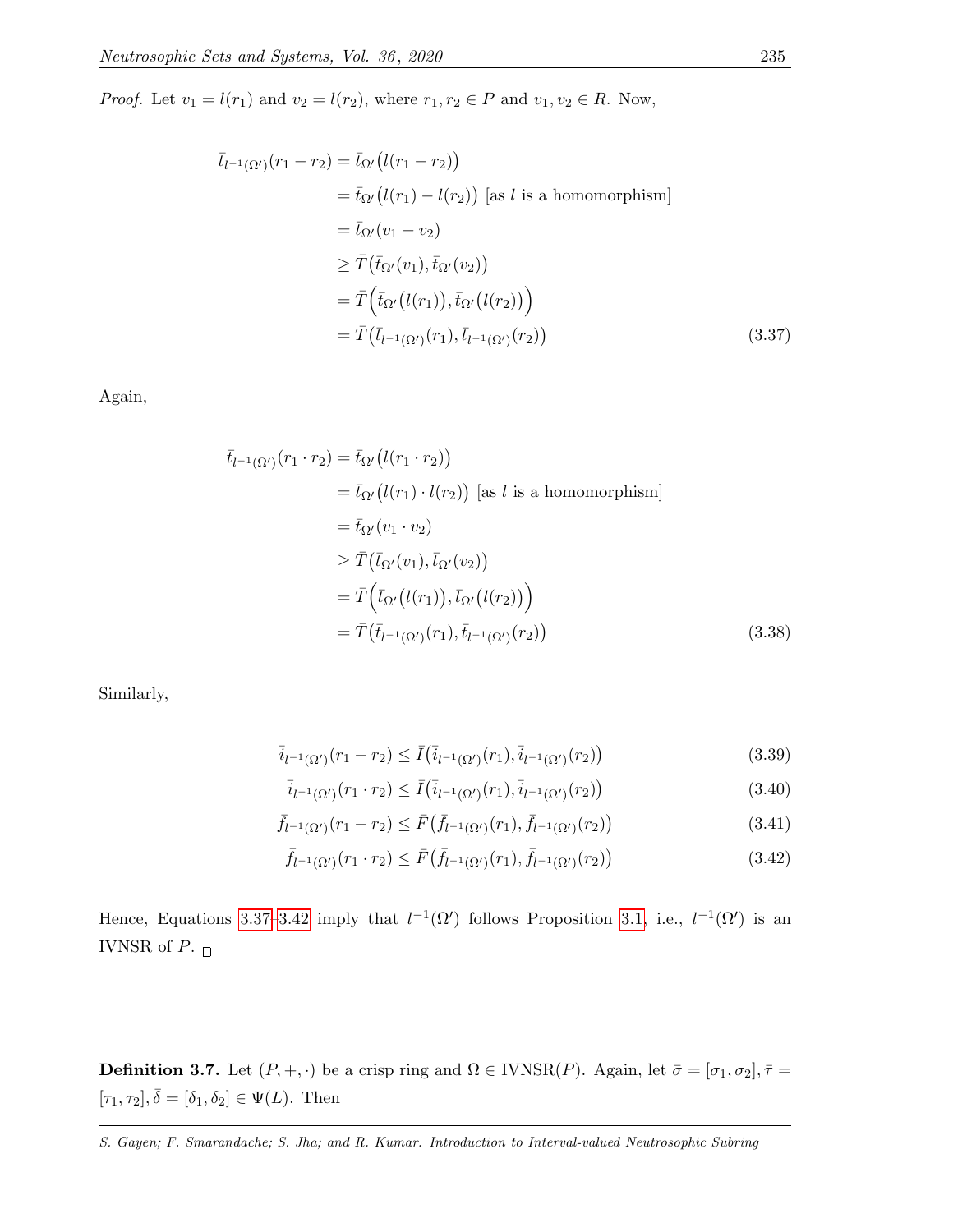(i)  $\Omega$  is called a  $(\bar{\sigma}, \bar{\tau}, \bar{\delta})$  -identity IVNSR over P, if  $\forall r \in P$ 

$$
\bar{t}_{\Omega}(r) = \begin{cases}\n\bar{\sigma} & \text{if } r = \theta_P \\
[0,0] & \text{if } r \neq \theta_P\n\end{cases},
$$
\n
$$
\bar{i}_{\Omega}(r) = \begin{cases}\n\bar{\tau} & \text{if } r = \theta_P \\
[1,1] & \text{if } r \neq \theta_P\n\end{cases}, \text{ and}
$$
\n
$$
\bar{f}_{\Omega}(r) = \begin{cases}\n\bar{\delta} & \text{if } r = \theta_P \\
[1,1] & \text{if } r \neq \theta_P\n\end{cases},
$$

where  $\theta_P$  is the zero element of P.

(ii)  $\Omega$  is called a  $(\bar{\sigma}, \bar{\tau}, \bar{\delta})$ -absolute IVNSR over P, if  $\forall r \in P$ ,  $\bar{t}_{\Omega}(r) = \bar{\sigma}$ ,  $\bar{i}_{\Omega}(r) = \bar{\tau}$ , and  $\bar{f}_{\Omega}(r) = \bar{\delta}.$ 

**Theorem 3.8.** Let  $(P, +, \cdot)$  and  $(R, +, \cdot)$  be two crisp rings and  $\Omega \in IVNSR$  (P). Again, let  $l : P \to R$  be a ring homomorphism. Then

(i)  $l(\Omega)$  will be a  $(\bar{\sigma}, \bar{\tau}, \bar{\delta})-identity \text{ IVNSR over } R, \text{ if } \forall r \in P$ 

$$
\bar{t}_{\Omega}(r) = \begin{cases}\n\bar{\sigma} & \text{if } r \in Ker(l) \\
[0,0] & \text{otherwise}\n\end{cases},
$$
\n
$$
\bar{i}_{\Omega}(r) = \begin{cases}\n\bar{\tau} & \text{if } r \in Ker(l) \\
[1,1] & \text{otherwise}\n\end{cases}, and
$$
\n
$$
\bar{f}_{\Omega}(r) = \begin{cases}\n\bar{\delta} & \text{if } r \in Ker(l) \\
[1,1] & \text{otherwise}\n\end{cases},
$$

(ii)  $l(\Omega)$  will be a  $(\bar{\sigma}, \bar{\tau}, \bar{\delta})$  – absolute IVNSR over R, if  $\Omega$  is a  $(\bar{\sigma}, \bar{\tau}, \bar{\delta})$  – absolute IVNSR over P.

*Proof.* (i) Clearly, by Theorem [3.6](#page-13-2)  $l(\Omega) \in \text{IVNSR}(R)$ . Let  $r \in \text{Ker}(l)$ , then  $l(r) = \theta_R$ . So,

$$
\bar{t}_{l(\Omega)}(\theta_R) = \bar{t}_{\Omega}(l^{-1}(\theta_R))
$$

$$
= \bar{t}_{\Omega}(r)
$$

$$
= \bar{\sigma}
$$
(3.43)

Similarly, we can show that

<span id="page-16-0"></span>
$$
\bar{i}_{l(\Omega)}(\theta_R) = \bar{\tau}, \text{ and}
$$
\n(3.44)

$$
\bar{f}_{l(\Omega)}(\theta_R) = \bar{\delta} \tag{3.45}
$$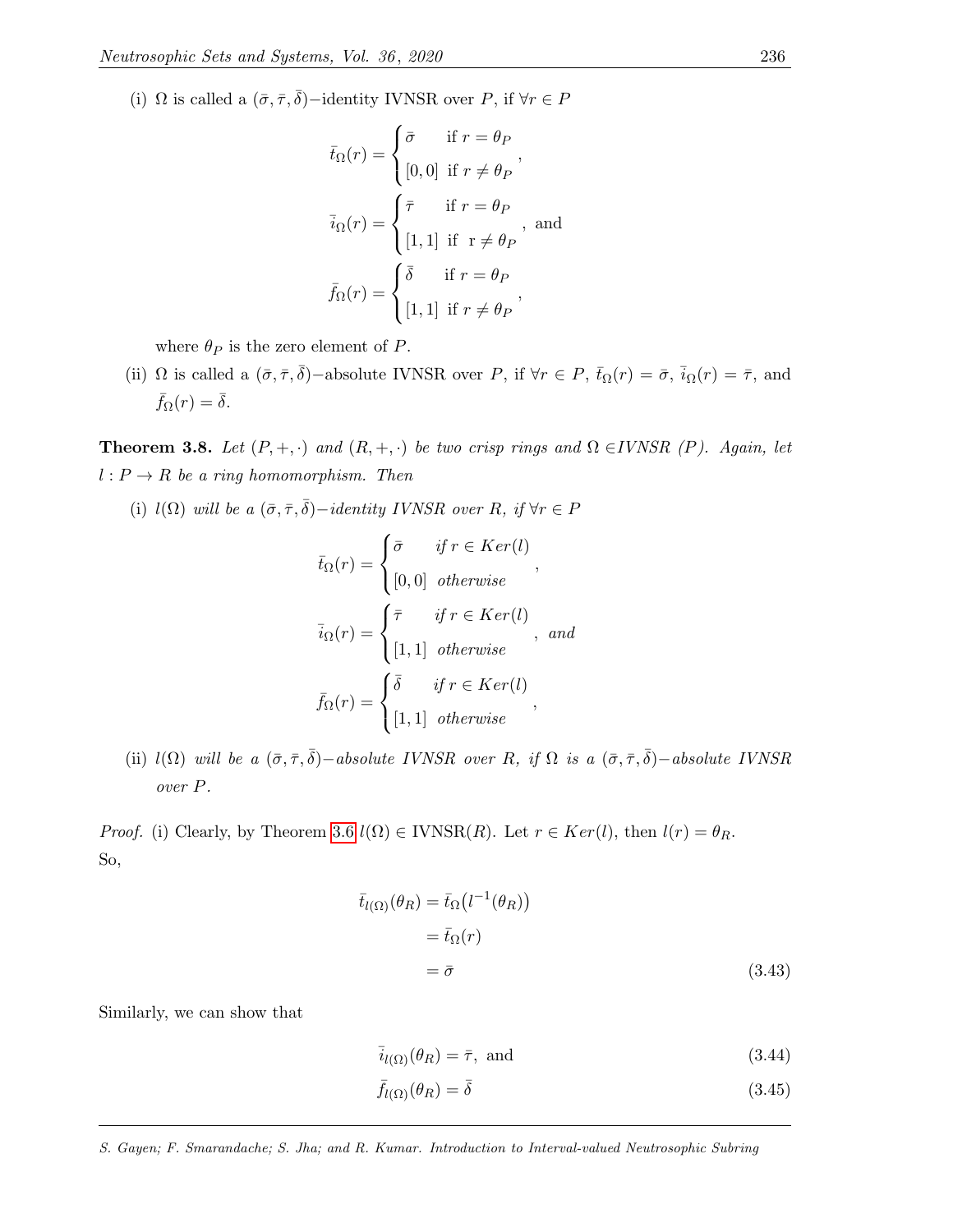Again, let  $r \in P \setminus Ker(l)$  and  $l(r) = v$ . Then

$$
\begin{aligned} \bar{t}_{l(\Omega)}(v) &= \bar{t}_{\Omega}(l^{-1}(v)) \\ &= \bar{t}_{\Omega}(r) \\ &= [0, 0] \end{aligned} \tag{3.46}
$$

Similarly, we can show that

$$
\overline{i}_{l(\Omega)}(v) = [1, 1] \text{ and } \tag{3.47}
$$

<span id="page-17-0"></span>
$$
\bar{f}_{l(\Omega)}(v) = [1, 1] \tag{3.48}
$$

Hence, by the Equations [3.43–](#page-16-0)[3.48](#page-17-0)  $l(\Omega)$  is a  $(\bar{\sigma}, \bar{\tau}, \bar{\delta})$  –identity IVNSR over R. (ii) Let  $l(r) = v$ , for  $r \in P$  and  $v \in R$ . Then

$$
\bar{t}_{l(\Omega)}(v) = \bar{t}_{\Omega}(l^{-1}(v))
$$

$$
= \bar{t}_{\Omega}(r)
$$

$$
= \bar{\sigma}
$$
(3.49)

Similarly, we can show that

<span id="page-17-1"></span>
$$
\bar{i}_{l(\Omega)}(v) = \bar{\tau} \text{ and } (3.50)
$$

$$
\bar{f}_{l(\Omega)}(v) = \bar{\delta} \tag{3.51}
$$

Hence, by the Equations [3.48–](#page-17-0)[3.51](#page-17-1)  $l(\Omega)$  is a  $(\bar{\sigma}, \bar{\tau}, \bar{\delta})$  –absolute IVNSR over R.

#### 3.1. Product of interval-valued neutrosophic subrings

<span id="page-17-2"></span>**Definition 3.8.** Let  $(P, +, \cdot)$  and  $(R, +, \cdot)$  be two crisp rings. Again, let  $\Omega_1$  =  $\{(r,\bar{t}_{\Omega_1}(r),\bar{i}_{\Omega_1}(r),\bar{f}_{\Omega_1}(r)):r\in P\}$  and  $\Omega_2=\{(v,\bar{t}_{\Omega_2}(v),\bar{i}_{\Omega_2}(v),\bar{f}_{\Omega_2}(v)):v\in R\}$  are IVNSRs of P and R respectively. Then Cartesian product of  $\Omega_1$  and  $\Omega_2$  will be

$$
\Omega = \Omega_1 \times \Omega_2
$$
  
= { ((r, v),  $\overline{T}(\overline{t}_{\Omega_1}(r), \overline{t}_{\Omega_2}(v)), \overline{I}(\overline{i}_{\Omega_1}(r), \overline{i}_{\Omega_2}(v)), \overline{F}(\overline{f}_{\Omega_1}(r), \overline{f}_{\Omega_2}(v)) ) : (r, v) \in P \times R }$ }

Similarly, product of 3 or more IVNSRs can be defined.

**Theorem 3.9.** Let  $(P, +, \cdot)$  and  $(R, +, \cdot)$  be two crisp rings with  $\Omega_1 \in IVNSR(P)$  and  $\Omega_2 \in$ IVNSR(R). Then  $\Omega_1 \times \Omega_2$  is a IVNSR of  $P \times R$ .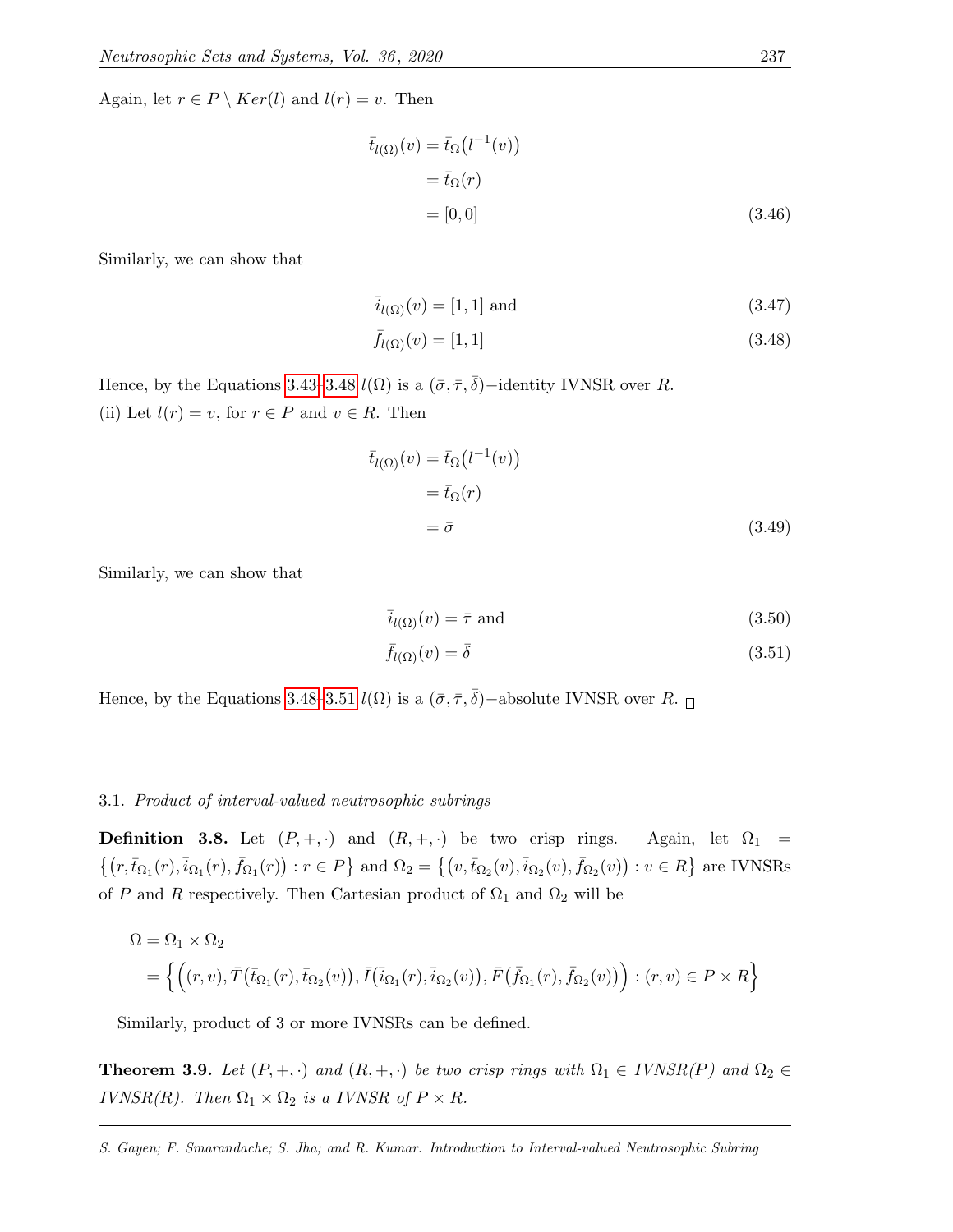*Proof.* Let  $\Omega = \Omega_1 \times \Omega_2$  and  $(r_1, v_1), (r_2, v_2) \in P \times R$ . Then

$$
\bar{t}_{\Omega}\big((r_1, v_1) - (r_2, v_2)\big) = \bar{t}_{\Omega_1 \times \Omega_2}\big((r_1 - r_2, v_1 - v_2)\big)
$$
\n
$$
= \bar{T}\big(\bar{t}_{\Omega_1}(r_1 - r_2), \bar{t}_{\Omega_2}(v_1 - v_2)\big) \text{ [by Definition 3.8]}
$$
\n
$$
\geq \bar{T}\Big(\bar{T}\big(\bar{t}_{\Omega_1}(r_1), \bar{t}_{\Omega_1}(r_2)\big), \bar{T}\big(\bar{t}_{\Omega_2}(v_1), \bar{t}_{\Omega_2}(v_2)\big)\Big) \text{ [by Proposition 3.1]}
$$
\n
$$
= \bar{T}\Big(\bar{T}\big(\bar{t}_{\Omega_1}(r_1), \bar{t}_{\Omega_2}(v_1)\big), \bar{T}\big(\bar{t}_{\Omega_1}(r_2), \bar{t}_{\Omega_2}(v_2)\big)\Big) \text{ [as } \bar{T} \text{ is associative]}
$$
\n
$$
= \bar{T}\big(\bar{t}_{\Omega}(r_1, v_1), \bar{t}_{\Omega}(r_2, v_2)\big) \tag{3.52}
$$

Again,

$$
\begin{split}\n\bar{t}_{\Omega}\big((r_1, v_1) \cdot (r_2, v_2)\big) &= \bar{t}_{\Omega_1 \times \Omega_2}\big((r_1 \cdot r_2, v_1 \cdot v_2)\big) \\
&= \bar{T}\big(\bar{t}_{\Omega_1}(r_1 \cdot r_2), \bar{t}_{\Omega_2}(v_1 \cdot v_2)\big) \text{ [by Definition 3.8]} \\
&\ge \bar{T}\Big(\bar{T}\big(\bar{t}_{\Omega_1}(r_1), \bar{t}_{\Omega_1}(r_2)\big), \bar{T}\big(\bar{t}_{\Omega_2}(v_1), \bar{t}_{\Omega_2}(v_2)\big)\Big) \text{ [by Proposition 3.1]} \\
&= \bar{T}\Big(\bar{T}\big(\bar{t}_{\Omega_1}(r_1), \bar{t}_{\Omega_2}(v_1)\big), \bar{T}\big(\bar{t}_{\Omega_1}(r_2), \bar{t}_{\Omega_2}(v_2)\big)\Big) \text{ [as } \bar{T} \text{ is associative]} \\
&= \bar{T}\big(\bar{t}_{\Omega}(r_1, v_1), \bar{t}_{\Omega}(r_2, v_2)\big)\n\end{split} \tag{3.53}
$$

Similary, the followings can be shown

<span id="page-18-0"></span>
$$
\bar{i}_{\Omega}\big((r_1, v_1) - (r_2, v_2)\big) \le \bar{I}\big(\bar{i}_{\Omega}(r_1, v_1), \bar{i}_{\Omega}(r_2, v_2)\big),\tag{3.54}
$$

$$
\bar{i}_{\Omega}((r_1, v_1) \cdot (r_2, v_2)) \le \bar{I}(\bar{i}_{\Omega}(r_1, v_1), \bar{i}_{\Omega}(r_2, v_2)),
$$
\n(3.55)

$$
\bar{f}_{\Omega}\big((r_1, v_1) - (r_2, v_2)\big) \le \bar{F}\big(\bar{f}_{\Omega}(r_1, v_1), \bar{f}_{\Omega}(r_2, v_2)\big), \text{ and } (3.56)
$$

<span id="page-18-1"></span>
$$
\bar{f}_{\Omega}\big((r_1, v_1) \cdot (r_2, v_2)\big) \le \bar{F}\big(\bar{f}_{\Omega}(r_1, v_1), \bar{f}_{\Omega}(r_2, v_2)\big) \tag{3.57}
$$

Hence, using Proposition [3.1](#page-8-1) and by Equations [3.52–](#page-18-0)[3.57](#page-18-1)  $\Omega_1 \times \Omega_2 \in \text{IVNSR}(P \times R)$ .

**Corollary 3.10.** Let  $\forall i \in \{1, 2, ..., n\}$ ,  $(P_i, +, \cdot)$  are crisp rings and  $\Omega_i \in \text{IVNSR}(P_i)$ . Then  $\Omega_1 \times \Omega_2 \times \cdots \times \Omega_n$  is a IVNSR of  $P_1 \times P_2 \times \cdots \times P_n$ , where  $n \in \mathbb{N}$ .

#### 3.2. Subring of a interval-valued neutrosophic subgring

**Definition 3.9.** Let  $(P, +, \cdot)$  be a crisp ring and  $\Omega_1, \Omega_2 \in \text{IVNSR}(P)$ , where  $\Omega_1$  $\{(r,\bar{t}_{\Omega_1}(r),\bar{i}_{\Omega_1}(r),\bar{f}_{\Omega_1}(r)) : r \in P\}$  and  $\Omega_2 = \{(r,\bar{t}_{\Omega_2}(r),\bar{i}_{\Omega_2}(r),\bar{f}_{\Omega_2}(r)) : r \in P\}$ . Then  $\Omega_1$  is called a subring of  $\Omega_2$  if  $\forall r \in P$ ,  $\bar{t}_{\Omega_1}(r) \leq \bar{t}_{\Omega_2}(r)$ ,  $\bar{i}_{\Omega_1}(r) \geq \bar{i}_{\Omega_2}(r)$ , and  $\bar{f}_{\Omega_1}(r) \geq \bar{f}_{\Omega_2}(r)$ .

**Theorem 3.11.** Let  $(P, +, \cdot)$  be a crisp ring and  $\Omega \in IVNSR(P)$ . Again, let  $\Omega_1$  and  $\Omega_2$  be two subrings of  $\Omega$ . Then  $\Omega_1 \cap \Omega_2$  is also a subring of  $\Omega$ , assuming that all the IVTN and IVSNs are idempotent.

S. Gayen; F. Smarandache; S. Jha; and R. Kumar. Introduction to Interval-valued Neutrosophic Subring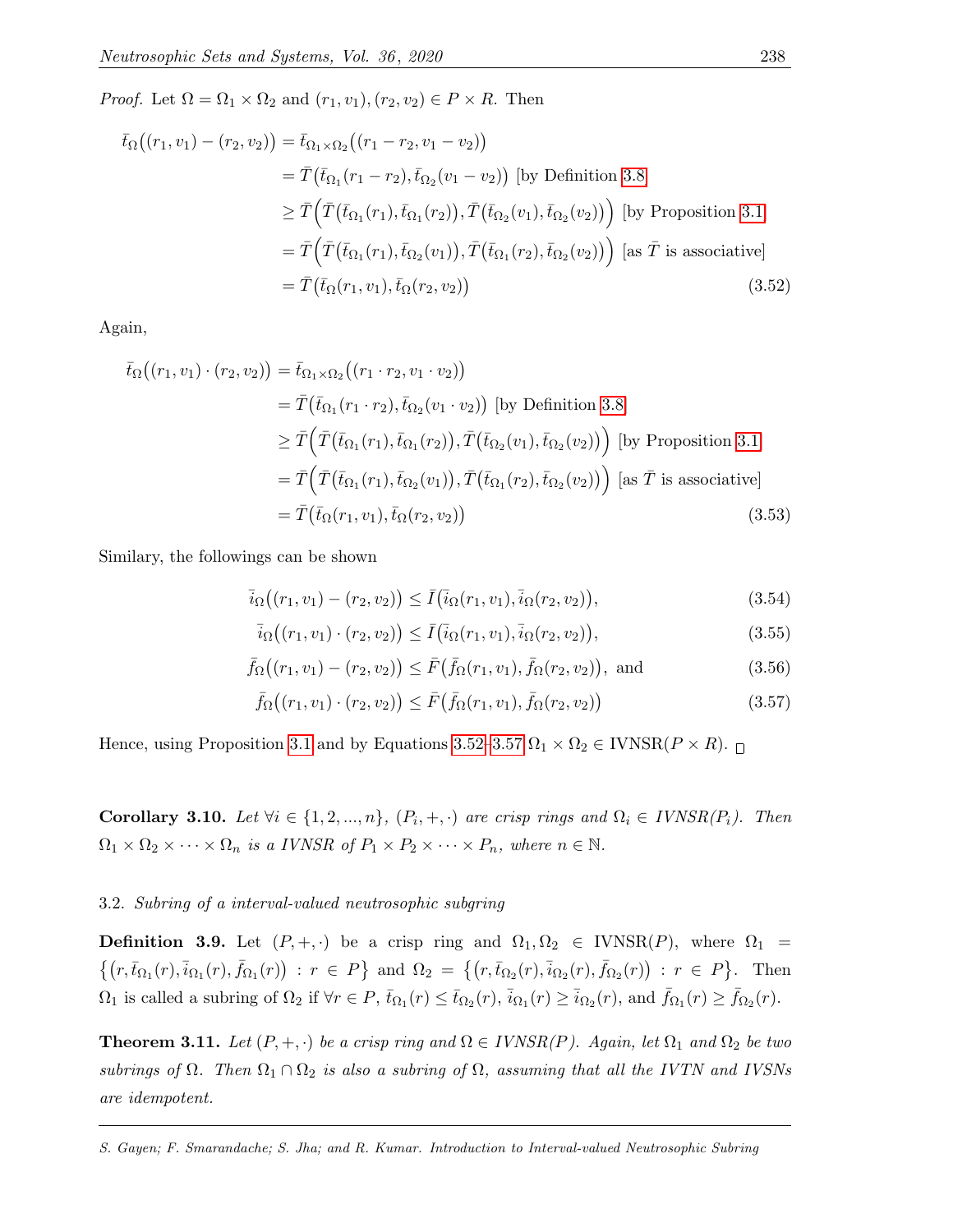*Proof.* Here,  $\forall r \in P$ 

$$
\begin{aligned}\n\bar{t}_{\Omega_1 \cap \Omega_2}(r) &= \bar{T}(\bar{t}_{\Omega_1}(r), \bar{t}_{\Omega_2}(r)) \\
&\leq \bar{T}(\bar{t}_{\Omega}(r), \bar{t}_{\Omega}(r)) \\
&= \bar{t}_{\Omega}(r) \text{ [as } \bar{T} \text{ is idempotent]}\n\end{aligned} \tag{3.58}
$$

Similarly, as  $\overline{I}$  and  $\overline{F}$  are idempotent we can show that,

<span id="page-19-0"></span>
$$
\bar{i}_{\Omega_1 \cap \Omega_2}(r) \ge \bar{i}_{\Omega}(r) \text{ and } (3.59)
$$

<span id="page-19-1"></span>
$$
\bar{f}_{\Omega_1 \cap \Omega_2}(r) \ge \bar{f}_{\Omega}(r) \tag{3.60}
$$

Hence, by Equations [3.58](#page-19-0)[–3.60](#page-19-1)  $\Omega_1 \cap \Omega_2$  is a subring of  $\Omega$ .

**Theorem 3.12.** Let  $(P, +, \cdot)$  be a crisp ring and  $\Omega_1, \Omega_2 \in IVNSR(P)$  such that  $\Omega_1$  is a subring of  $\Omega_2$ . Let  $(R, +, \cdot)$  is another crisp ring and  $l : P \to R$  be a ring isomorphism. Then

(i)  $l(\Omega_1)$  and  $l(\Omega_2)$  are two IVNSRs over R and

(ii)  $l(\Omega_1)$  is a subring of  $l(\Omega_2)$ .

Proof. (i) can be proved by using Theorem [3.6.](#page-13-2) (ii) Let  $v = l(r)$ , where  $r \in P$  and  $v \in R$ . Then

$$
\bar{t}_{\Omega_1}(r) \le \bar{t}_{\Omega_2}(r) \text{ [as } \Omega_1 \text{ is a subring of } \Omega_2]
$$
  
\n
$$
\Rightarrow \bar{t}_{\Omega_1}(l^{-1}(v)) \le \bar{t}_{\Omega_2}(l^{-1}(v))
$$
  
\n
$$
\Rightarrow \bar{t}_{l(\Omega_1)}(v) \le \bar{t}_{l(\Omega_2)}(v) \tag{3.61}
$$

Similarly, we can prove that

<span id="page-19-3"></span><span id="page-19-2"></span>
$$
\overline{i}_{l(\Omega_1)}(v) \ge \overline{i}_{l(\Omega_2)}(v) \text{ and } (3.62)
$$

$$
\bar{f}_{l(\Omega_1)}(v) \ge \bar{f}_{l(\Omega_2)}(v) \tag{3.63}
$$

Hence, by Equations [3.61](#page-19-2)[–3.63](#page-19-3)  $l(\Omega_1)$  is a subring of  $l(\Omega_2)$ .

#### 3.3. Interval-valued neutrosophic normal subrings

**Definition 3.10.** Let  $(P, +, \cdot)$  be a crisp ring and  $\Omega$  is an IVNS of P, where  $\Omega$  $\{(r,\bar{t}_{\Omega}(r),\bar{i}_{\Omega}(r),\bar{f}_{\Omega}(r)):r\in P\}$ . Then  $\Omega$  is called an IVNNSR over P if

(i)  $\Omega$  is an IVNSR of P and

(ii) 
$$
\forall r, v \in P
$$
,  $\bar{t}_{\Omega}(r \cdot v) = \bar{t}_{\Omega}(v \cdot r)$ ,  $\bar{i}_{\Omega}(r \cdot v) = \bar{i}_{\Omega}(v \cdot r)$ , and  $\bar{f}_{\Omega}(r \cdot v) = \bar{f}_{\Omega}(v \cdot r)$ .

The set of all IVNNSR of a crisp ring  $(P, +, \cdot)$  will be denoted as IVNNSR $(P)$ .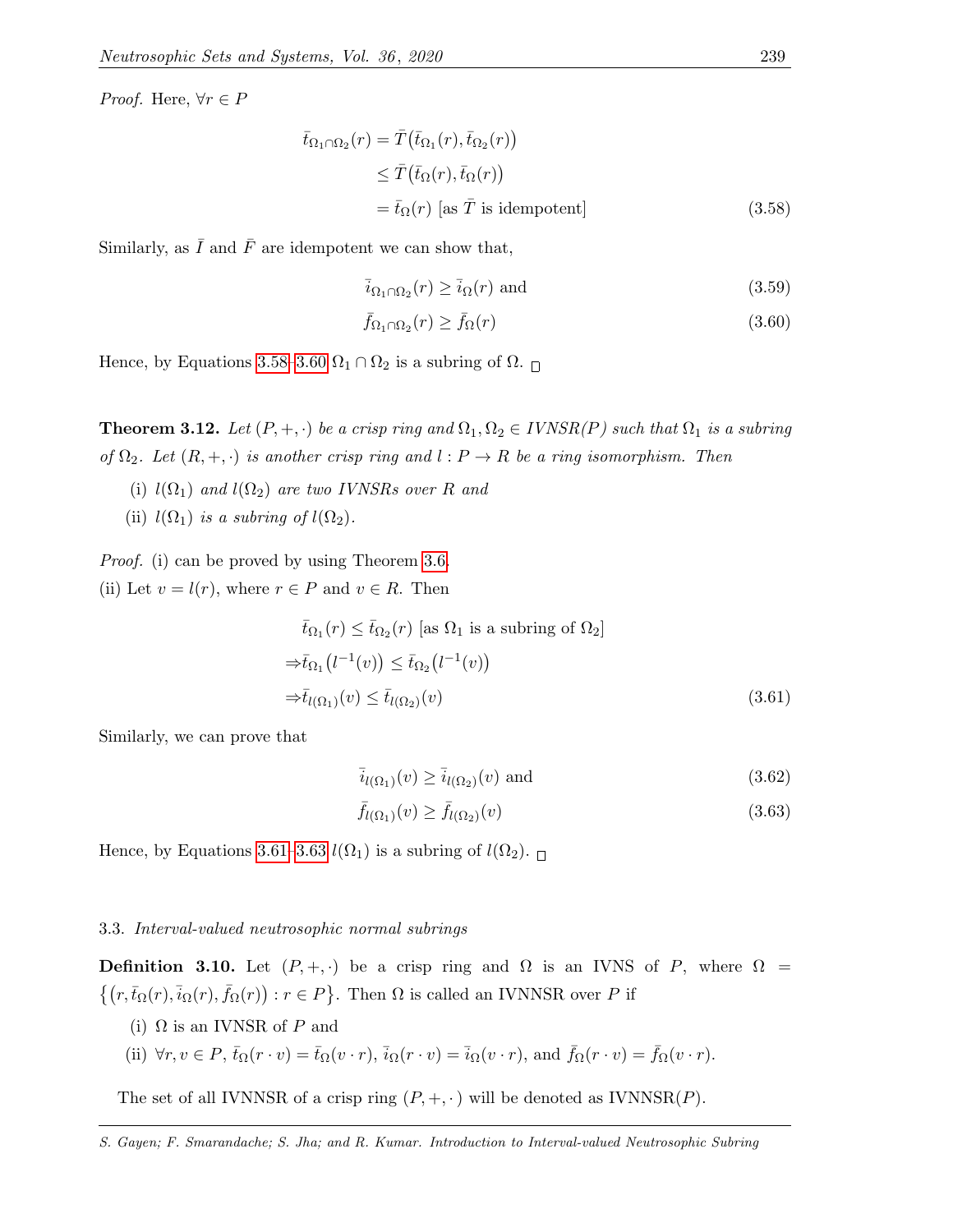**Example 3.11.** Let  $(\mathbb{Z}, +, \cdot)$  be the ring of integers with respect to usual addition and multiplication. Let  $\Omega = \{ (r, \bar{t}_{\Omega}(r), \bar{t}_{\Omega}(r), \bar{f}_{\Omega}(r)) : r \in \mathbb{Z} \}$  be an IVNS of  $\mathbb{Z}$ , where  $\forall r \in \mathbb{Z}$ 

$$
\bar{t}_{\Omega}(r) = \begin{cases}\n[0.67, 1] \text{ if } r \in 2\mathbb{Z} \\
[0, 0] \text{ if } r \in 2\mathbb{Z} + 1\n\end{cases},
$$
\n
$$
\bar{i}_{\Omega}(r) = \begin{cases}\n[0, 0] \text{ if } r \in 2\mathbb{Z} \\
[0.33, 0.5] \text{ if } r \in 2\mathbb{Z} + 1\n\end{cases},
$$
\nand\n
$$
\bar{f}_{\Omega}(r) = \begin{cases}\n[0, 0] \text{ if } r \in 2\mathbb{Z} \\
[0, 0.33] \text{ if } r \in 2\mathbb{Z} + 1\n\end{cases}.
$$

Now, if we consider minimum TN and maximum SNs, then  $\Omega \in IVNNSR(\mathbb{Z})$ .

**Theorem 3.13.** Let  $(P, +, \cdot)$  be a crisp ring. If  $\Omega_1, \Omega_2 \in IVNNSR(P)$ , then  $\Omega_1 \cap \Omega_2 \in$  $IVNNSR(P)$ .

*Proof.* As  $\Omega_1, \Omega_2 \in \text{IVNSR}(P)$  by Theorem [3.2](#page-9-7)  $\Omega_1 \cap \Omega_2 \in \text{IVNSR}(P)$ . Again,

$$
\bar{t}_{\Omega_1 \cap \Omega_2}(r \cdot v) = \bar{T}(\bar{t}_{\Omega_1}(r \cdot v), \bar{t}_{\Omega_2}(r \cdot v))
$$
\n
$$
= \bar{T}(\bar{t}_{\Omega_1}(v \cdot r), \bar{t}_{\Omega_2}(v \cdot r)) \text{ [as } \Omega_1, \Omega_2 \in \text{IVNNSR}(P)]
$$
\n
$$
= \bar{t}_{\Omega_1 \cap \Omega_2}(v \cdot r) \tag{3.64}
$$

Similarly,

$$
\overline{i}_{\Omega_1 \cap \Omega_2}(r \cdot v) = \overline{i}_{\Omega_1 \cap \Omega_2}(v \cdot r) \tag{3.65}
$$

$$
\bar{f}_{\Omega_1 \cap \Omega_2}(r \cdot v) = \bar{f}_{\Omega_1 \cap \Omega_2}(v \cdot r)
$$
\n(3.66)

Hence,  $\Omega_1 \cap \Omega_2 \in \text{IVNNSR}(P)$ .

<span id="page-20-0"></span>**Remark 3.14.** In general, if  $\Omega_1, \Omega_2 \in IVNNSR(P)$ , then  $\Omega_1 \cup \Omega_2$  may not always be an IVNNSR of  $(P, +, \cdot)$ .

Remark [3.14](#page-20-0) can be proved by Example [3.4.](#page-10-2)

**Theorem 3.15.** Let  $(P, +, \cdot)$  be a crisp ring. Then  $\Omega \in IVNNSR(P)$  iff  $\forall [k_1, s_1], [k_2, s_2], [k_3, s_3] \in \Psi(L)$  with  $\bar{t}_{\Omega}(\theta_P) \geq [k_1, s_1], \bar{i}_{\Omega}(\theta_P) \leq [k_2, s_2],$  and  $\bar{f}_{\Omega}(\theta_P) \leq [k_3, s_3],$  $\Omega_{\big([k_1,s_1],[k_2,s_2],[k_3,s_3]\big)}$  is a crisp normal subring of  $(P,+,\cdot)$  (assuming all the IVTN and IVSNs are idempotent).

*Proof.* This can be proved using Theorem [3.5.](#page-12-2)  $\Box$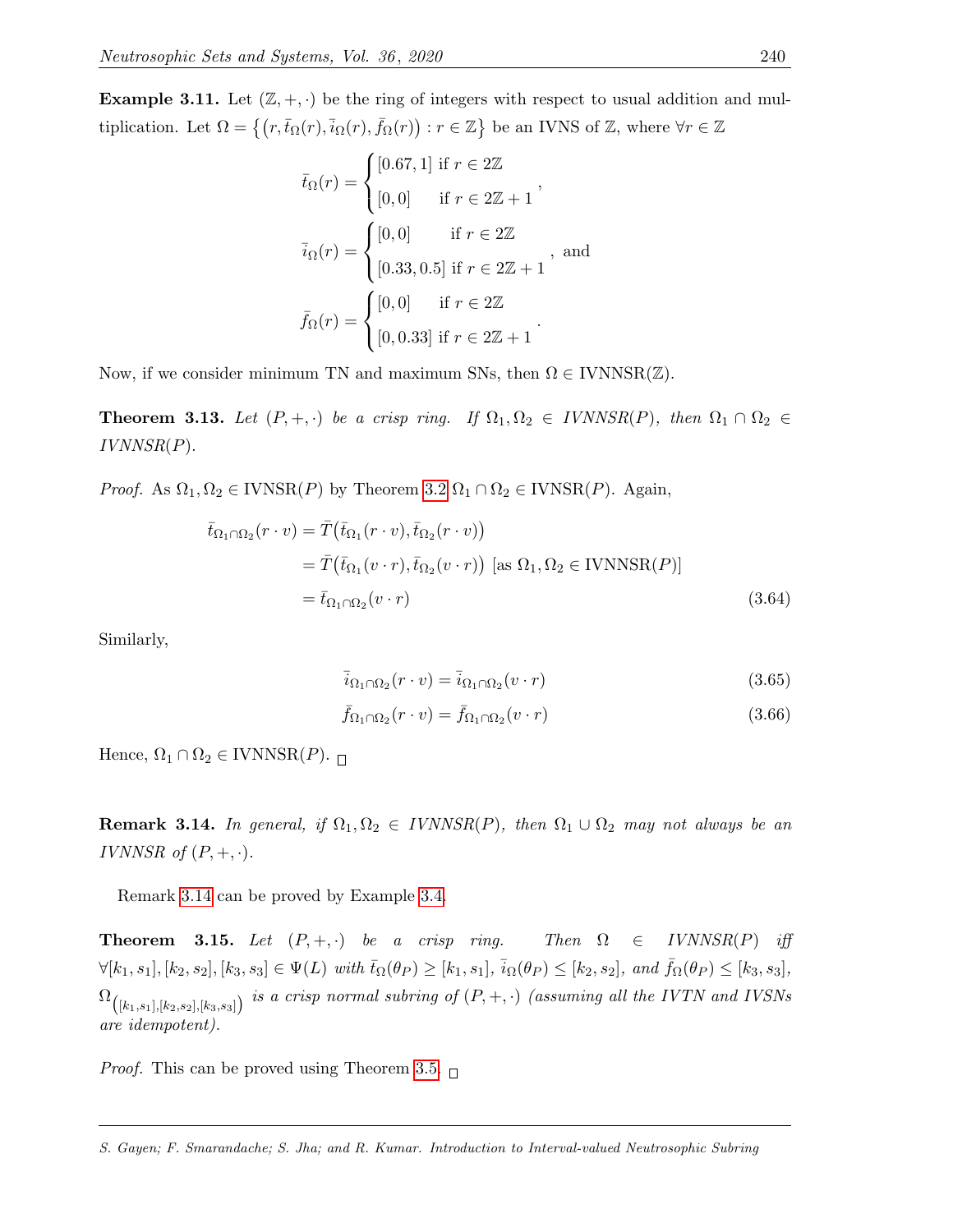**Theorem 3.16.** Let  $(P, +, \cdot)$  and  $(R, +, \cdot)$  be two crisp rings. Also, let  $l : P \to R$  be a ring isomorphism. If  $\Omega$  is an IVNNSR of P then  $l(\Omega)$  is an IVNNSR of R.

*Proof.* As  $\Omega$  is an IVNSR of P by Theorem [3.6](#page-13-2)  $l(\Omega)$  is an IVNSR of R. Let  $l(r_1) = v_1$  and  $l(r_2) = v_2$ , where  $r_1, r_2 \in P$  and  $v_1, v_2 \in R$ . Then

$$
\bar{t}_{l(\Omega)}(v_1 \cdot v_2) = \bar{t}_{\Omega}(l^{-1}(v_1 \cdot v_2)) \text{ [as } l \text{ is injective]}
$$
\n
$$
= \bar{t}_{\Omega}(l^{-1}(v_1) \cdot l^{-1}(v_2)) \text{ [as } l^{-1} \text{ is a homomorphism}]
$$
\n
$$
= \bar{t}_{\Omega}(r_1 \cdot r_2)
$$
\n
$$
= \bar{t}_{\Omega}(r_2 \cdot r_1) \text{ [as } \Omega \text{ is an IVNNSR of } P]
$$
\n
$$
= \bar{t}_{\Omega}(l^{-1}(v_2) \cdot l^{-1}(v_1))
$$
\n
$$
= \bar{t}_{\Omega}(l^{-1}(v_2 \cdot v_1))
$$
\n
$$
= \bar{t}_{l(\Omega)}(v_2 \cdot v_1) \qquad (3.67)
$$

Similarly,

<span id="page-21-6"></span>
$$
\overline{i}_{l(\Omega)}(v_1 \cdot v_2) = \overline{i}_{l(\Omega)}(v_2 \cdot v_1) \text{ and } (3.68)
$$

<span id="page-21-7"></span>
$$
\bar{f}_{l(\Omega)}(v_1 \cdot v_2) = \bar{f}_{l(\Omega)}(v_2 \cdot v_1)
$$
\n(3.69)

Hence, by Equations [3.67](#page-21-6)[–3.69](#page-21-7)  $l(\Omega)$  is an IVNNSR of R.  $\Box$ 

#### <span id="page-21-5"></span>4. Conclusions

As interval-valued neutrosophic environment is more general than regular one, we have adopted it and defined the notions of interval-valued neutrosophic subring and its normal version. Also, we have analyzed some homomorphic properties of these newly defined notions. Again, we have studied product of two interval-valued neutrosophic subrings. Furthermore, we have provided some essential theories to study some of their algebraic structures. These newly introduced notions have potentials to become fruitful research areas. For instance, soft set theory can be implemented and the notion of interval-valued neutrosophic soft subring can be defined.

### References

- <span id="page-21-0"></span>1. L. A. Zadeh. Fuzzy sets. Information and Control, 8(3):338–358, 1965.
- <span id="page-21-1"></span>2. K. T. Atanassov. Intuitionistic fuzzy sets. Fuzzy Sets and Systems, 20(1):87–96, 1986.
- <span id="page-21-2"></span>3. F. Smarandache. A unifying field in logics: neutrosophic logic. In Philosophy, 1–141, American Research Press, 1999.
- <span id="page-21-3"></span>4. F. Smarandache. Plithogenic set, an extension of crisp, fuzzy, intuitionistic fuzzy, and neutrosophic setsrevisited. Infinite Study, 2018.
- <span id="page-21-4"></span>5. F. Smarandache and H. E. Khalid. Neutrosophic precalculus and neutrosophic calculus. Infinite Study, 2015.

S. Gayen; F. Smarandache; S. Jha; and R. Kumar. Introduction to Interval-valued Neutrosophic Subring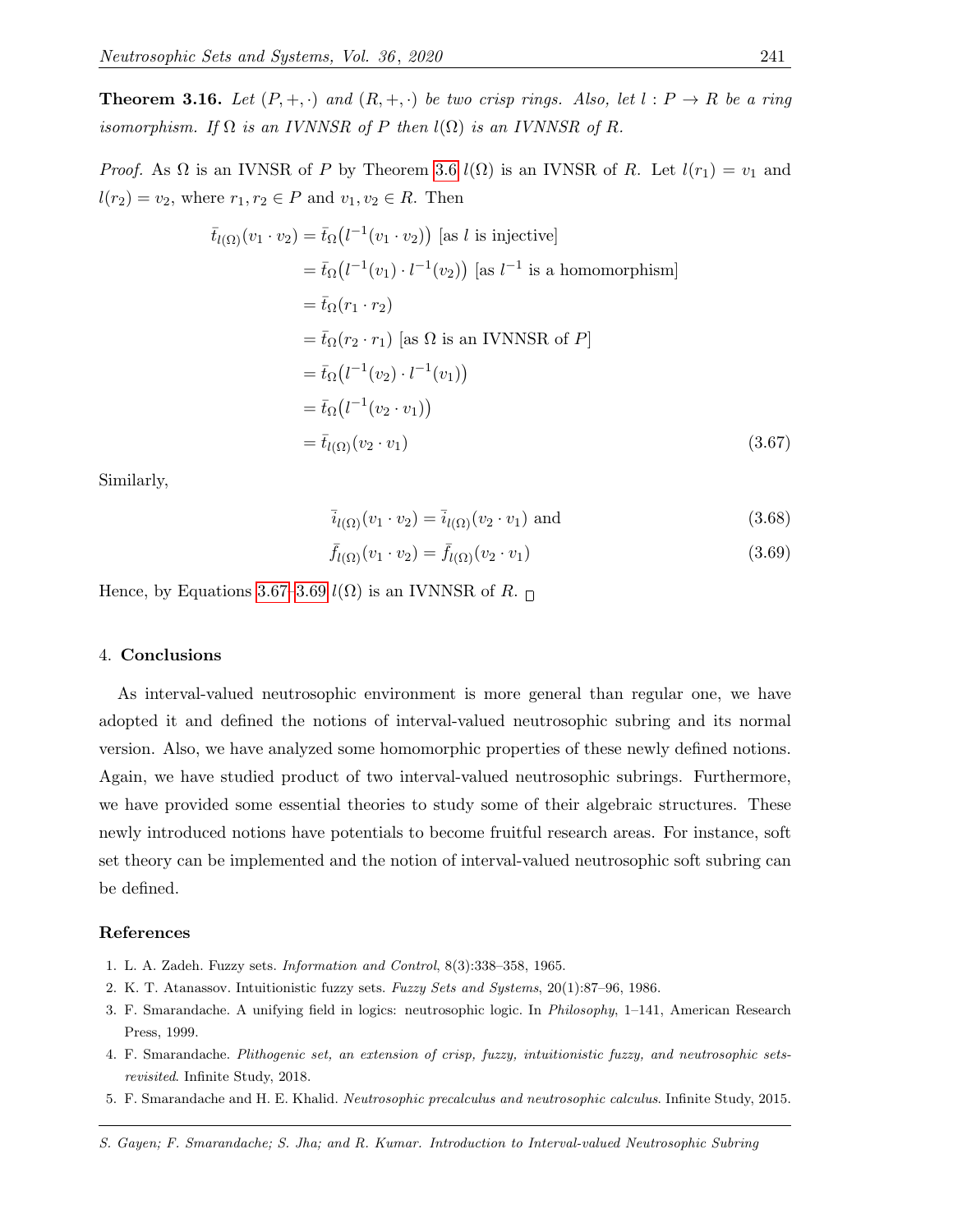- <span id="page-22-0"></span>6. F. Smarandache. An introduction to the neutrosophic probability applied in quantum physics. Infinite Study, 2000.
- <span id="page-22-1"></span>7. F. Smarandache. Introduction to neutrosophic statistics. Infinite Study, 2014.
- <span id="page-22-2"></span>8. F. Smarandache. Introduction to neutrosophic measure, neutrosophic integral, and neutrosophic probability. Infinite Study, 2013.
- <span id="page-22-3"></span>9. F. Smarandache. Neutropsychic personality: A mathematical approach to psychology. Infinite Study, 2018.
- <span id="page-22-4"></span>10. F. Smarandache and L. Vlădăreanu. Applications of neutrosophic logic to robotics: an introduction. In 2011 IEEE International Conference on Granular Computing, 607–612, 2011.
- <span id="page-22-5"></span>11. F. Smarandache and M. Ali. Neutrosophic triplet group. Neural Computing and Applications, 29(7):595–601, 2018.
- <span id="page-22-6"></span>12. F. Smarandache. Extension of soft set to hypersoft set, and then to plithogenic hypersoft set. Infinite Study, 2018.
- <span id="page-22-7"></span>13. S. Rana, M. Qayyum, M. Saeed, F. Smarandache, and B. Khan. Plithogenic fuzzy whole hypersoft set, construction of operators and their application in frequency matrix multi attribute decision making technique. Neutrosophic Sets and Systems, 28:34–50, 2019.
- <span id="page-22-8"></span>14. F. Smarandache. Plithogeny, plithogenic set, logic, probability, and statistics. Infinite Study, 2017.
- <span id="page-22-9"></span>15. S. Gayen, F. Smarandache, S. Jha, M. K. Singh, S. Broumi, and R. Kumar. Introduction to plithogenic subgroup. In Neutrosophic Graph Theory and Algorithm, 209–233, IGI-Global, 2019.
- <span id="page-22-10"></span>16. S. Gayen, F. Smarandache, S. Jha, M. K. Singh, S. Broumi, and R. Kumar. Introduction to plithogenic hypersoft subgroup. Neutrosophic Sets and Systems, 33:208–233, 2020.
- <span id="page-22-11"></span>17. M. Abdel-Basset, G. Manogaran, M. Mohamed, and F. Smarandache. A novel method for solving the fully neutrosophic linear programming problems. Neural Computing and Applications, 31(5):1595–1605, 2019.
- 18. M. Abdel-Basset, M. Mohamed, and F. Smarandache. Comment on" a novel method for solving the fully neutrosophic linear programming problems: suggested modifications". Neutrosophic Sets and Systems, 31:305–309, 2020.
- 19. T. Bera and N. K. Mahapatra. Generalised single valued neutrosophic number and its application to neutrosophic linear programming. Neutrosophic Sets and Systems, 25:85–103, 2019.
- <span id="page-22-12"></span>20. S. Pramanik and P. P. Dey. Bi-level linear programming problem with neutrosophic numbers. Neutrosophic Sets and Systems, 21:110–121, 2018.
- <span id="page-22-13"></span>21. M. Abdel-Basset, M. Saleh, A. Gamal, and F. Smarandache. An approach of TOPSIS technique for developing supplier selection with group decision making under type-2 neutrosophic number. Applied Soft Computing, 77:438–452, 2019.
- 22. A. Guleria and R. K. Bajaj. Technique for reducing dimensionality of data in decision-making utilizing neutrosophic soft matrices. Neutrosophic Sets and Systems, 29:129–141, 2019.
- 23. M. Abdel-Basset, G. Manogaran, A. Gamal, and F. Smarandache. A group decision making framework based on neutrosophic TOPSIS approach for smart medical device selection. Journal of medical systems, 43(2), 2019.
- 24. M. Mullai, S. Broumi, R. Surya, and G. M. Kumar. Neutrosophic intelligent energy efficient routing for wireless ad-hoc network based on multi-criteria decision making. Neutrosophic Sets and Systems, 30:113– 121, 2019.
- 25. V. Uluçay, A. Kılıç, İ. Yıldız, and M. Şahin. An outranking approach for MCDM-problems with neutrosophic multi-sets. Neutrosophic Sets and Systems, 30:213–224, 2019.
- 26. N. A. Nabeeh, M. Abdel-Basset, H. A. El-Ghareeb, and A. Aboelfetouh. Neutrosophic multi-criteria decision making approach for IOT-based enterprises. IEEE Access, 7:59559–59574, 2019.
- <span id="page-22-14"></span>27. Irfan Deli. Some operators with IVGSTrn-numbers and their applications to multiple criteria group decision making. Neutrosophic Sets and Systems, 25:33–53, 2019.
- S. Gayen; F. Smarandache; S. Jha; and R. Kumar. Introduction to Interval-valued Neutrosophic Subring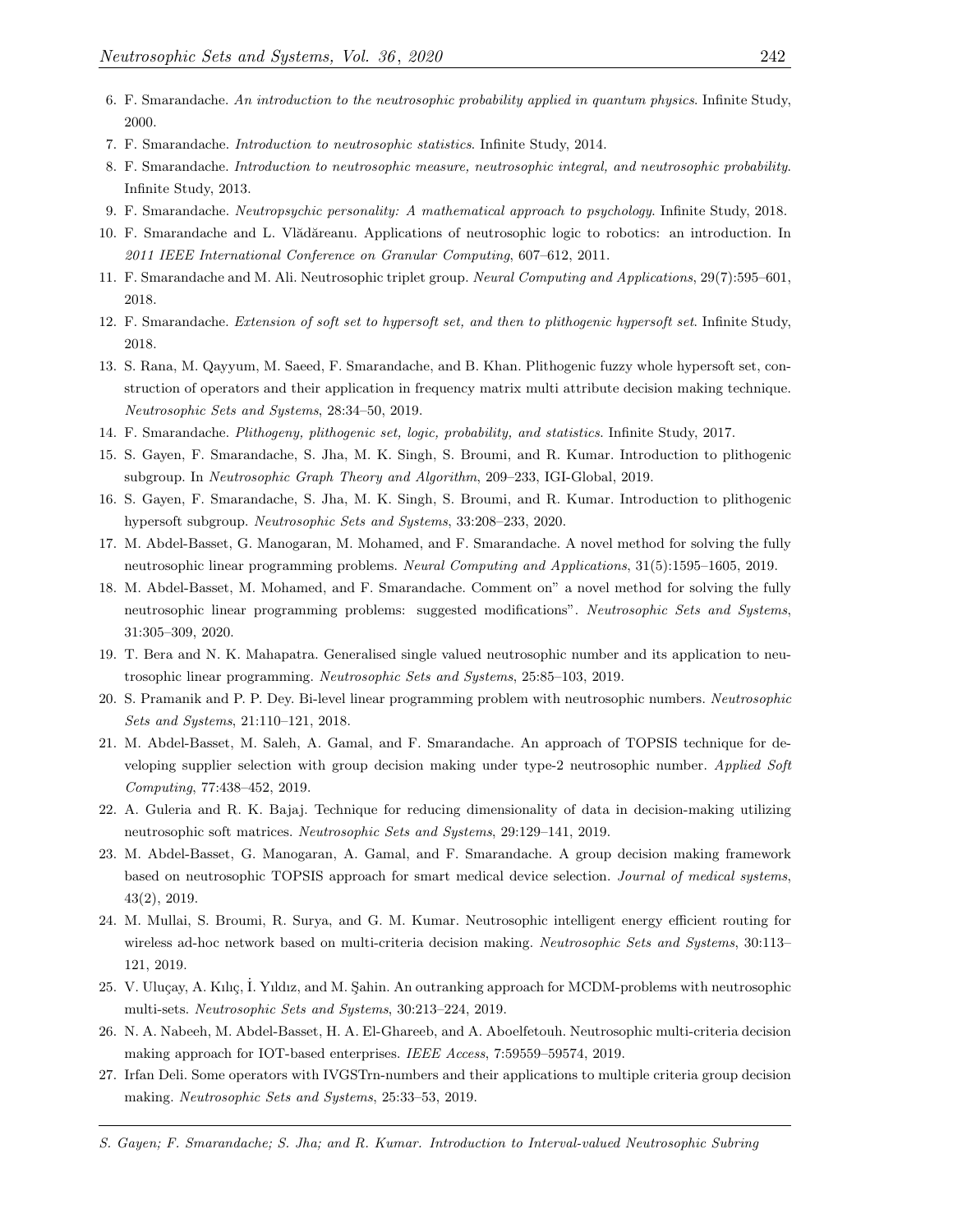- <span id="page-23-0"></span>28. M. Abdel-Basset and M. Mohamed. A novel and powerful framework based on neutrosophic sets to aid patients with cancer. Future Generation Computer Systems, 98:144–153, 2019.
- <span id="page-23-1"></span>29. M. Abdel-Basset, A. Gamal, G. Manogaran, L. H. Son, and H. V. Long. A novel group decision making model based on neutrosophic sets for heart disease diagnosis. Multimedia Tools and Applications, 79, 9977–10002, 2020.
- <span id="page-23-2"></span>30. R. Kumar, SA Edalatpanah, H Mohapatra. Note on "Optimal path selection approach for fuzzy reliable shortest path problem" Journal of Intelligent & Fuzzy Systems, 1-4, 2020, doi: 10.3233/JIFS-200923.
- 31. R. Kumar, S. A. Edaltpanah, S. Jha, S. Broumi, and A. Dey. Neutrosophic shortest path problem. Neutrosophic Sets and Systems, 23:5–15, 2018.
- 32. S. S. Biswas. Neutrosophic shortest path problem (NSPP) in a directed multigraph. Neutrosophic Sets and Systems, 29:174–185, 2019.
- 33. R. Kumar, A. Dey, F. Smarandache, and S. Broumi. Introduction to plithogenic subgroup. In Neutrosophic Graph Theory and Algorithm, 144–175, IGI-Global, 2019.
- 34. R. Kumar, S. A. Edalatpanah, S. Jha, S. Broumi, R. Singh, and A. Dey. A multi objective programming approach to solve integer valued neutrosophic shortest path problems. Neutrosophic Sets and Systems, 24:134–149, 2019.
- 35. R. Kumar, S. A. Edalatpanah, S. Jha, S. Gayen, and R. Singh. Shortest path problems using fuzzy weighted arc length. International Journal of Innovative Technology and Exploring Engineering, 8(6):724–731, 2019.
- 36. R. Kumar, S. A. Edalatpanah, S. Jha, and R. Singh. A novel approach to solve gaussian valued neutrosophic shortest path problems. International Journal of Engineering and Advanced Technology, 8(3):347–353, 2019.
- <span id="page-23-3"></span>37. R. Kumar, S. Jha, and R. Singh. A different approach for solving the shortest path problem under mixed fuzzy environment. International Journal of Fuzzy System Applications, 9(2):132–161, 2020.
- <span id="page-23-4"></span>38. M. Abdel-Basset, V. Chang, M. Mohamed, and F. Smarandache. A refined approach for forecasting based on neutrosophic time series. Symmetry, 11(4):1–23, 2019.
- <span id="page-23-5"></span>39. M. Abdel-Basset, M. Ali, and A. Atef. Resource leveling problem in construction projects under neutrosophic environment. The Journal of Supercomputing, 76(2):964–988, 2020.
- <span id="page-23-6"></span>40. J. Pratihar, R. Kumar, A. Dey, and S. Broumi. Modified Vogel's approximation method for transportation problem under uncertain environment. Complex  $\mathcal{B}$  Intelligent Systems, 2020, https://doi.org/10.1007/s40747-020-00153-4
- <span id="page-23-7"></span>41. R. Kumar, S. A. Edalatpanah, S. Jha, and R. Singh. A pythagorean fuzzy approach to the transportation problem. Complex & Intelligent Systems, 5(2):255–263, 2019.
- <span id="page-23-8"></span>42. M. Abdel-Basset, M. Ali, and A. Atef. Uncertainty assessments of linear time-cost tradeoffs using neutrosophic set. Computers & Industrial Engineering, 141:1–9, 2020.
- <span id="page-23-9"></span>43. N. A. Nabeeh, F. Smarandache, M. Abdel-Basset, H. A. El-Ghareeb, and A. Aboelfetouh. An integrated neutrosophic-TOPSIS approach and its application to personnel selection: a new trend in brain processing and analysis. IEEE Access, 7:29734–29744, 2019.
- <span id="page-23-10"></span>44. L. A. Zadeh. The concept of a linguistic variable and its application to approximate reasoning—I. Information Sciences, 8(3):199–249, 1975.
- <span id="page-23-11"></span>45. K. T. Atanassov. Interval valued intuitionistic fuzzy sets. In Intuitionistic Fuzzy Sets, 139–177, Springer, 1999.
- <span id="page-23-12"></span>46. H. Wang, F. Smarandache, Y. Q. Zhang, and R. Sunderraman. Interval neutrosophic sets and logic: theory and applications in computing. Infinite Study, 2005.
- <span id="page-23-13"></span>47. R. Biswas. Rosenfeld's fuzzy subgroups with interval-valued membership functions. Fuzzy Sets and Systems, 63(1):87–90, 1994.
- <span id="page-23-14"></span>48. T. K. Mondal and S. K. Samanta. Topology of interval-valued intuitionistic fuzzy sets. Fuzzy Sets and Systems, 119(3):483–494, 2001.
- S. Gayen; F. Smarandache; S. Jha; and R. Kumar. Introduction to Interval-valued Neutrosophic Subring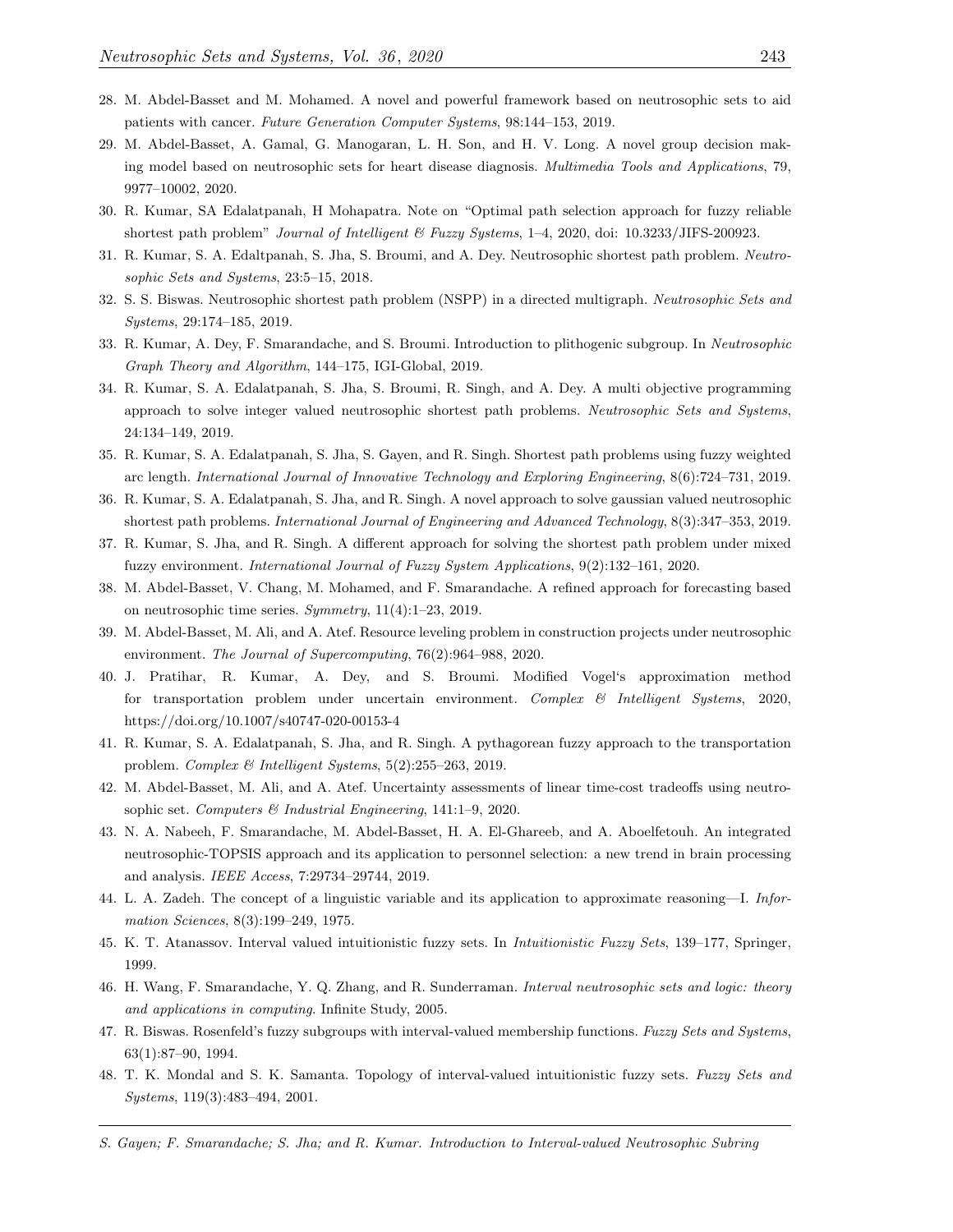- <span id="page-24-0"></span>49. J. Ye. Multicriteria fuzzy decision-making method based on a novel accuracy function under interval-valued intuitionistic fuzzy environment. Expert Systems with Applications, 36(3):6899–6902, 2009.
- <span id="page-24-1"></span>50. H. W. Kang and K. Hur. Interval-valued fuzzy subgroups and rings. Honam Mathematical Journal, 32(4):593–617, 2010.
- <span id="page-24-2"></span>51. M. Akram and W. A. Dudek. Interval-valued fuzzy graphs. Computers & Mathematics with Applications, 61(2):289–299, 2011.
- <span id="page-24-3"></span>52. A. Aygünoğlu, B. P. Varol, V. Çetkin, and H. Aygün. Interval-valued intuitionistic fuzzy subgroups based on interval-valued double t-norm. Neural Computing and Applications, 21(1):207–214, 2012.
- <span id="page-24-4"></span>53. M. G. S. Moorthy and K. Arjunan. Interval valued intuitionistic fuzzy subrings of a ring. International Journal of Engineering Research and development, 10(7):61–66, 2014.
- <span id="page-24-5"></span>54. Z. Aiwu, D. Jianguo, and G. Hongjun. Interval valued neutrosophic sets and multi-attribute decision-making based on generalized weighted aggregation operator. Journal of Intelligent & Fuzzy Systems, 29(6):2697– 2706, 2015.
- <span id="page-24-7"></span>55. I. Deli. Interval-valued neutrosophic soft sets and its decision making. International Journal of Machine Learning and Cybernetics, 8(2):665–676, 2017.
- <span id="page-24-6"></span>56. S. Broumi, A. Bakali, M. Talea, F. Smarandache, and P. K. Singh. Properties of interval-valued neutrosophic graphs. In Fuzzy Multi-criteria Decision-Making Using Neutrosophic Sets, 173–202. Springer, 2019.
- <span id="page-24-8"></span>57. A. Rosenfeld. Fuzzy groups. Journal of Mathematical Analysis and Applications, 35(3):512–517, 1971.
- <span id="page-24-9"></span>58. R. Biswas. Intuitionistic fuzzy subgroups. Notes on Intuitionistic Fuzzy Sets, 3(2):53–60, 1997.
- <span id="page-24-10"></span>59. V. Çetkin and H. Aygün. An approach to neutrosophic subgroup and its fundamental properties. Journal of Intelligent & Fuzzy Systems, 29(5):1941–1947, 2015.
- <span id="page-24-11"></span>60. W. Liu. Fuzzy invariant subgroups and fuzzy ideals. Fuzzy sets and systems, 8(2):133–139, 1982.
- <span id="page-24-12"></span>61. V. N. Dixit, R. Kumar, and N. Ajmal. On fuzzy rings. Fuzzy sets and systems, 49(2):205–213, 1992.
- <span id="page-24-13"></span>62. L. Yan. Intuitionistic fuzzy ring and its homomorphism image. In 2008 International Seminar on Future Bio-Medical Information Engineering, 75–77, IEEE, 2008.
- <span id="page-24-14"></span>63. V. Çetkin and H. Aygün. An approach to neutrosophic subrings. Infinite Study, 2019.
- <span id="page-24-15"></span>64. S. Gayen, F. Smarandache, S. Jha, and R. Kumar. Interval-valued neutrosophic subgroup based on intervalvalued triple t-norm. In Neutrosophic Sets in Decision Analysis and Operations Research, 215–243, IGI-Global, 2019.
- <span id="page-24-16"></span>65. H. Hashim, L. Abdullah, and A. Al-Quran. Interval neutrosophic vague sets. Neutrosophic Sets and Systems, 25:66–75, 2019.
- 66. P. Muralikrishna and D. S. Kumar. Neutrosophic approach on normed linear space. Neutrosophic Sets and Systems, 30:225–240, 2019.
- 67. S. Gayen, S. Jha, M. Singh, and R. Kumar. On a generalized notion of anti-fuzzy subgroup and some characterizations. International Journal of Engineering and Advanced Technology, 8(3):385–390, 2019.
- 68. D. Preethi, S. Rajareega, J. Vimala, G. Selvachandran, and F. Smarandache. Single-valued neutrosophic hyperrings and single-valued neutrosophic hyperideals. Neutrosophic Sets and Systems, 29:121–128, 2019.
- 69. S. Gayen, S. Jha, and M. Singh. On direct product of a fuzzy subgroup with an anti-fuzzy subgroup. International Journal of Recent Technology and Engineering, 8(2):1105–1111, 2019.
- 70. D. Nagarajan, M. Lathamaheswari, S. Broumi, and J. Kavikumar. Blockchain single and interval valued neutrosophic graphs. Neutrosophic Sets and Systems, 24:23–35, 2019.
- <span id="page-24-17"></span>71. T. Bera and N. Mahapatra. Behaviour of ring ideal in neutrosophic and soft sense. Neutrosophic Sets and Systems, 25:1–24, 2019.
- <span id="page-24-18"></span>72. M. M. Gupta and J. Qi. Theory of t-norms and fuzzy inference methods. Fuzzy Sets and Systems, 40(3):431– 450, 1991.
- <span id="page-24-19"></span>73. E. P. Klement, R. Mesiar, and E. Pap. Triangular norms. Springer Science & Business Media, 2013.
- S. Gayen; F. Smarandache; S. Jha; and R. Kumar. Introduction to Interval-valued Neutrosophic Subring